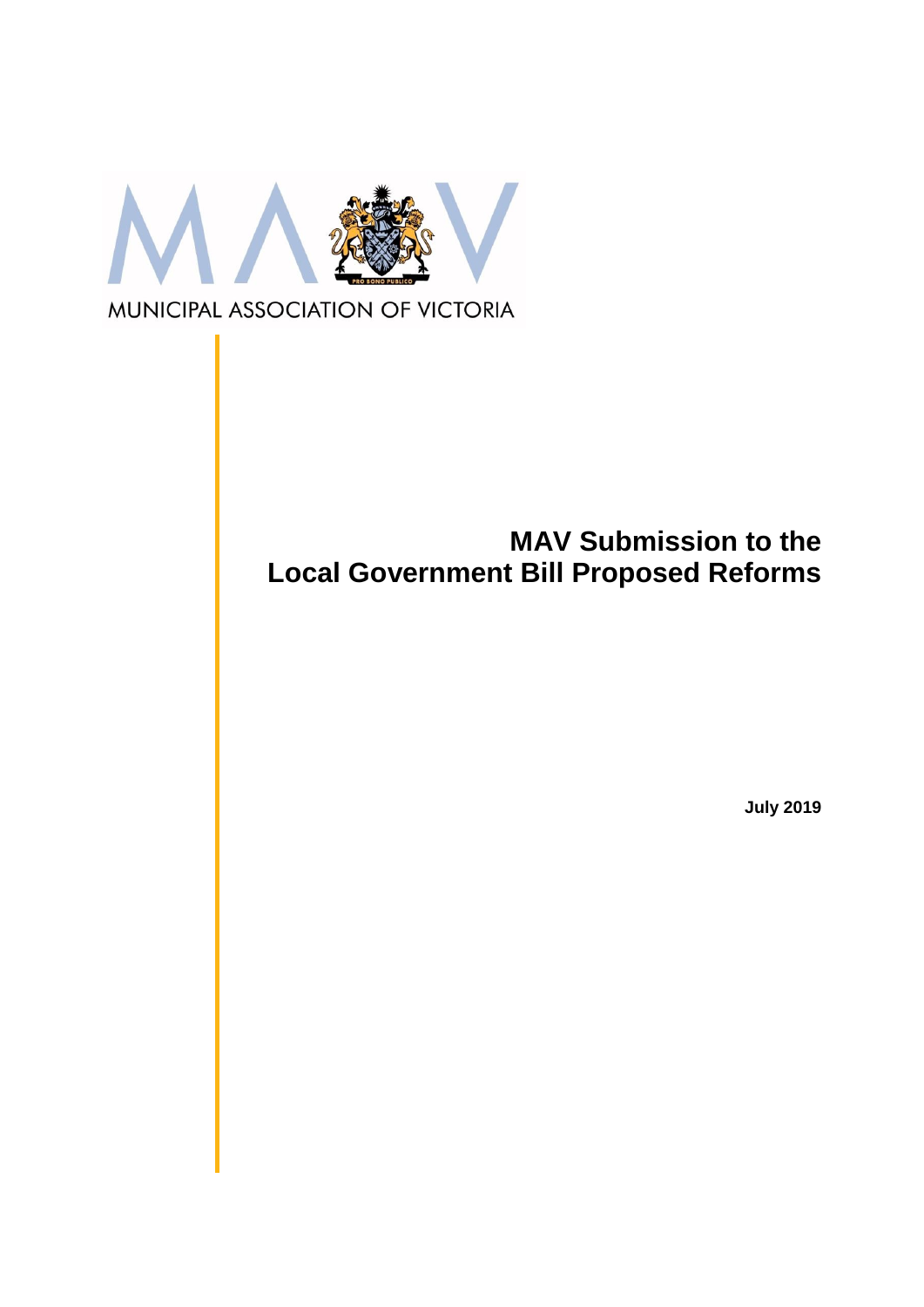

# **Introduction**

The State's *Local Government Bill 2019 – A reform proposal* and *Reform Proposal Overview* were released on Monday 17 June 2019 with a requirement that feedback be provided on the reforms by no later than 17 July 2019.

On 5 July 2019 the MAV wrote to the Minister for Local Government conveying the sector's concerns both about the content and the lack of due process in relation to the reform proposals. The MAV proposed that the *Local Government Bill 2018* be reintroduced, and the latest reform proposals be deferred for 12-18 months to enable appropriate examination of the issues, including cost impacts and consideration of options in consultation with the sector. The MAV also sought a one-month extension to the feedback period.

We thank the Minister for the extension for feedback to 31 July. However, this constricted timeframe, together with the lack of detail regarding the reform proposals, still prevents proper consultation on possible changes that are likely to have significant, negative consequences for councils, councillors and their communities.

We would appreciate the evidence to support the introduction of reforms of such consequence, including mandated single member wards and voter petitions. The lack of an Exposure Draft means it is impossible for the MAV, councils and communities to understand the detail of what is being proposed.

For these reasons, the MAV maintains its position that the *Local Government Bill 2018* should be reintroduced, and the latest reform proposals deferred for 12-18 months to enable appropriate examination of the issues, including cost impacts and consideration of options in consultation with the sector.

We understand it is the Minister's intention that the *Local Government Bill 2019* be introduced to Parliament later this year and many of the reforms included in the 2018 Bill will be fast tracked for implementation. The MAV and the sector have previously emphasised that the original indicative implementation schedule for new policies, plans and budgets was unfeasible for councils and newly elected councillors*.* Any further erosion of the time period for implementation will exacerbate the issue.

The MAV calls on the State to take no further steps on the proposed reforms and to provide an appropriate period for sector consultation on a circulated *Local Government Bill 2019 Exposure Draft* preferably together with draft regulations. Proper consultation would enable the sector to give considered input on the new reforms as well as identifying any unintended consequences that often result from an expedited legislative reform process.

Successive Labor governments have confirmed their commitment to strengthening state-local government relations by building a collaborative working relationship between state and local government and improving communication and consultation. We believe the approach taken in relation to the 2019 Proposed Reforms is not consistent with these commitments.

The MAV's submission has been informed by feedback from 47 councils.

The following specific feedback on the latest reform proposals does not address the proposed reforms that are specific to the City of Melbourne.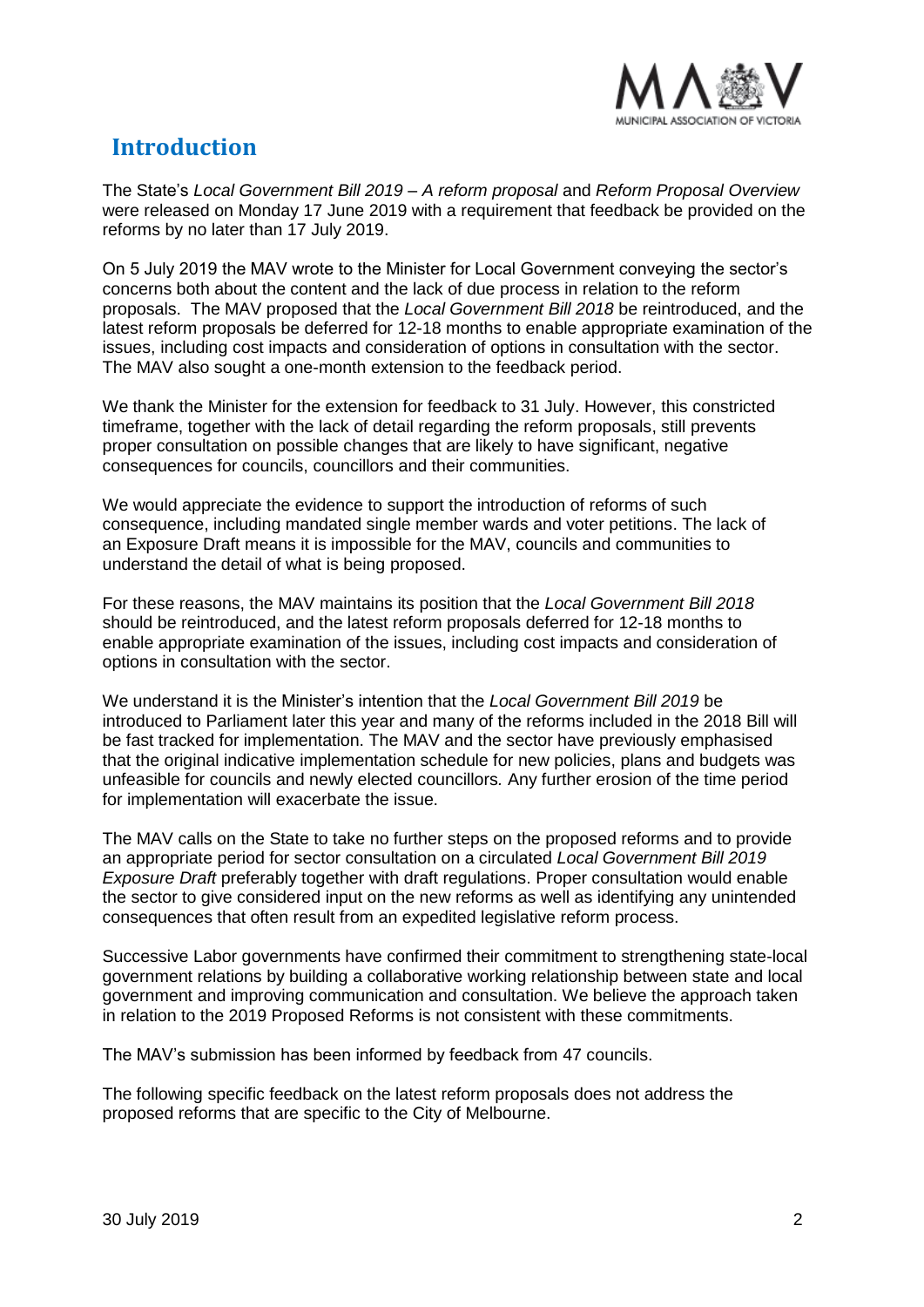

# **State's 2019 Proposed Reforms**

# **Voter's Petition – Commission of Inquiry**

The State has proposed that a Commission of Inquiry capable of making findings that a councillor has caused, or has contributed to, failure in council governance, be formed on the basis of a voter petition of more than 25% of eligible voters. The MAV does not support this proposal. The objective seems to be to provide a mechanism for members of the local community (whether well-meaning, disaffected, politically motivated, personally motivated, or with malicious intent) to initiate a process with the intent of removing a democratically elected councillor during their term of office. This concept is fraught.

There are a number of other mechanisms in the legislation (including those brought forward from the 1989 Act) designed to deal with councillor misconduct. These involve Commissions of Inquiry, Councillor Conduct Panels, investigations by the Local Government Inspectorate which now include public interest complaints, and appointment of a monitor. We are concerned there is no analysis or discussion on the inadequacies of these mechanisms that would necessitate the provision of a voter petition.

The notion of a 'recall election', which is generally similar to voter petitions, was carefully considered in NSW in 2011 in the context of an election promise by the O'Farrell Government. Research undertaken by Associate Professor Anne Twomey, of the *Constitutional Reform Unit Sydney Law School 'The Recall and Citizens' Initiated Elections Options for New South Wales* analyses, amongst other things, how a system of recall might be implemented in NSW and the potential problems that would need to be addressed.

Recall elections have different purposes. They may be aimed at removing elected representatives who:

- are corrupt, who have committed criminal acts or other forms of misconduct;
- exercise their vote in a manner with which the majority of their constituents disagree;
- no longer hold majority constituent support.

The lack of detail on the proposed reform results in the need to make assumptions based on limited detail. The rationale provided for this reform appears to be that it provides an additional, independent process which, should it result in a finding that a councillor has caused or contributed to a failure in council governance, automatically disqualifies the councillor from being a councillor for a period of four years.

If the genesis for this reform proposal is to prevent a recurrence of the situation that recently occurred at South Gippsland Shire Council, it is difficult to foresee how a voter petition process would have done so.

If it is intended that a voter petition could also result in an Inquiry that considers whether councillors have voted in a manner with which there is majority constituent disagreement or councillors no longer hold majority support, this may lead to;

- councillors voting only in favour of measures which are popular rather than necessary, unpopular measures that are in the best interests of the municipality
- unstable councils, if councils cannot make difficult decisions within their term.

This approach would result in councillors being mere agents of their constituents, unable to exercise initiative or leadership in the best interests of the municipality and contrary both to the fundamental objective of responsible government and to the mandatory oath of office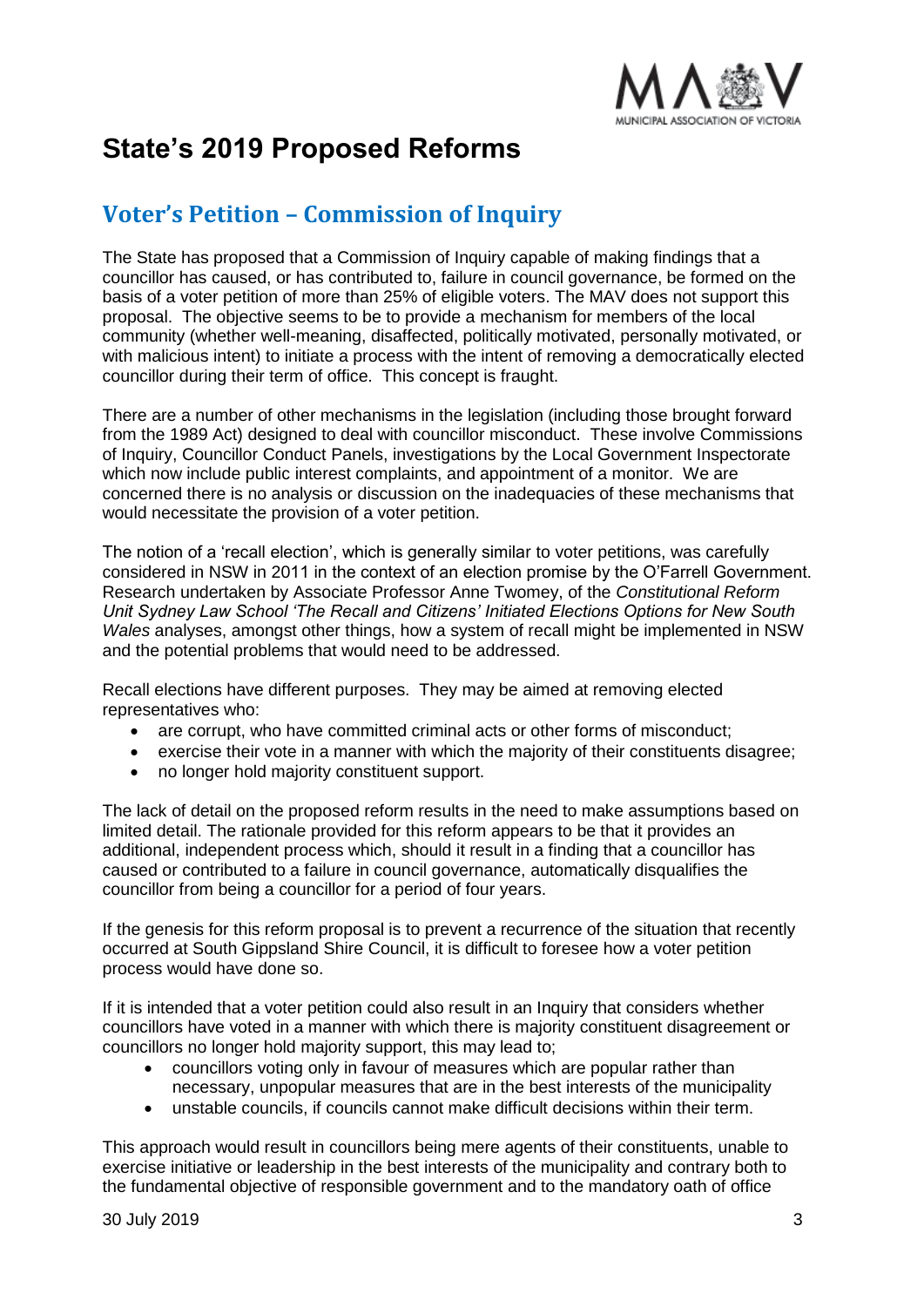

required to be taken by a councillor following election.

In these circumstances, a petition may arise from the result of a carefully considered and difficult decision by a council. An example would be where a council resolved to propose an increase in rates in order to preserve council services and maintain infrastructure. A decision to exceed the rate cap may, despite approval by the Essential Services Commission, be sufficiently unpalatable to more than 25 per cent of eligible voters to result in a valid voter's petition. Another vexed issue for many councils revolves around differential rates. This issue can often lead to a significant proportion of the community feeling that they are shouldering a disproportionate amount of the rate burden. Other examples include service level changes (library service hours, swimming pools closures) made in order to manage limited resources or controversial planning decisions after community input. The council would then be subject to a Commission of Inquiry, need to divert resources to respond to the Inquiry and pay the costs of the Inquiry. This would be an unacceptable use of scarce resources.

If the objective of the proposal is to provide a process solely to remove councillors who, by their misconduct, have contributed to a council governance failure then it is a process that may be subject to significant abuse, particularly given there is no vetting process in relation to the application and the 200 word 'grounds'.

The process may be used as a political tactic to:

- cause political instability
- distract a councillor from their role
- damage the reputation of a councillor
- enable the publication of unfounded allegations against a councillor
- require financial investment by a councillor in the form of legal fees or other costs
- change the composition of the council e.g. to remove a non-aligned councillor or one who has voted in a particular way.

There is even the potential for individuals or pressure groups to threaten a councillor(s) with the initiation of a voter petition if they do not vote in a particular way or support a particular proposition or project.

There is the potential for the influence of money, with wealthy individuals and corporations mobilising their resources to gather the signatures and / or to invest in campaigns that support the petition and provide targeted support during the Inquiry process. Further commentary is provided below in relation to concerns regarding funding and donations.

In addition, individuals and corporations with the capacity to harness media, including social media to manipulate the process could do so.

These influential individuals, through wealth or media capacity, may have an agenda that is promoted by the process, irrespective of the outcome. For example, if a petition related to a councillor generally opposed to development then the mere fact of the petition being made by a developer would prevent the councillor from voting on matters relating to the developer as a consequence of administrative law requirements of impartiality and, possibly, conflicts of interest obligations. In this example it is likely that a councillor would be prevented from voting on a relevant matter from the date the petition application was made to the VEC, and possibly, from the date the proposed application was known by the relevant councillor/s. This impact of exclusion may extend to the matters relating to the authorised representatives of the applicant and, indeed, the signatories themselves.

If the objective of the proposal is, as stated, to provide a further avenue by which a councillor may be disqualified, it is anomalous that it is the council itself, and not the councillor, that must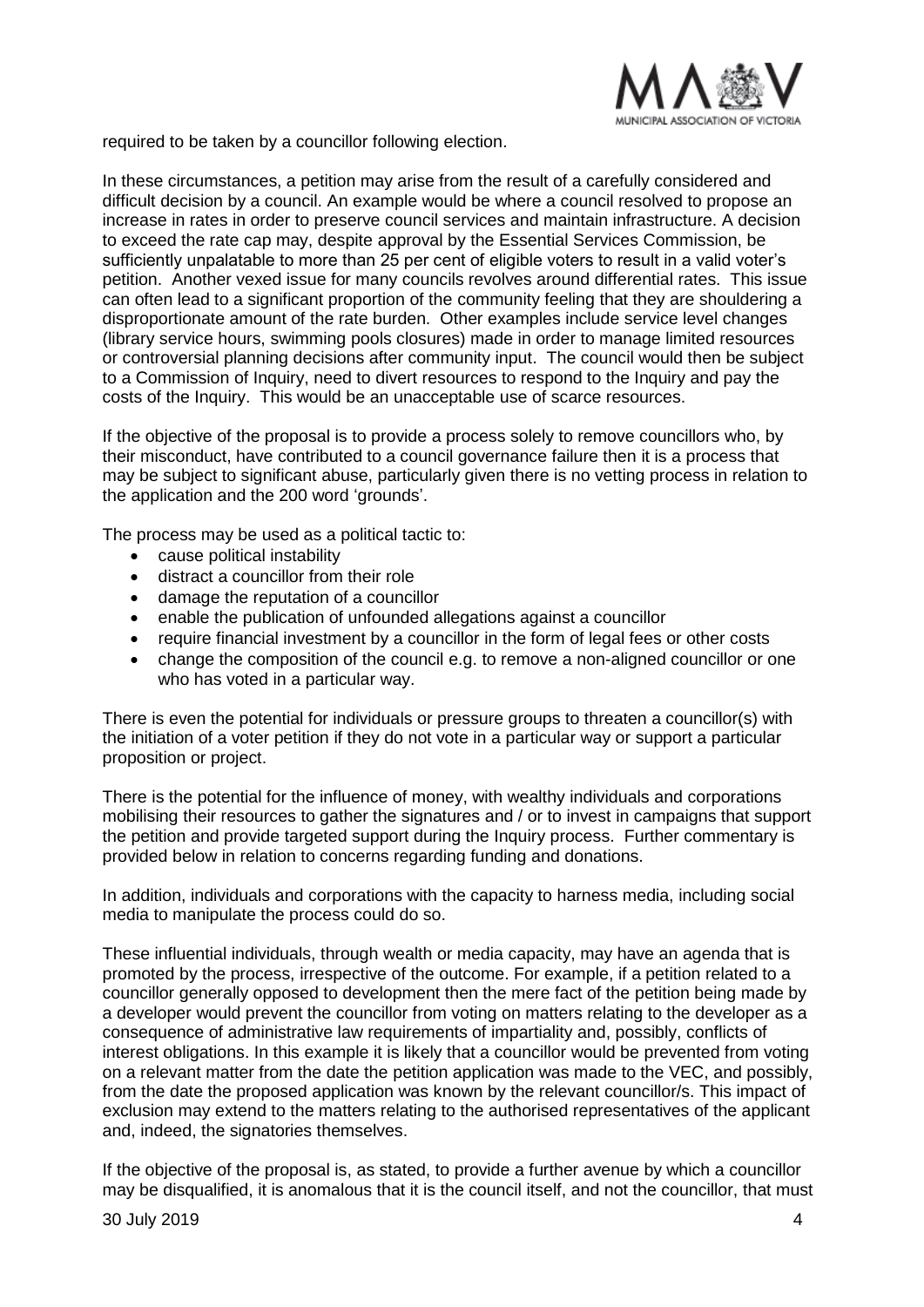

provide a statement in response to the application. It is also difficult to understand why it is the council that is likely to be the subject of a costs order by the Commission of Inquiry.

There is no detail on whether the grounds for the petition could reference specific councillors, which would create a nexus with the objective of the proposal but would inevitably result in reputational detriment to a councillor. The petition process, including the publication of the grounds by the VEC, the collection of signatories by the applicant and the promotion of the petition via social media would also likely result in impacts on the wellbeing of a councillor. There would be no prospect of the councillor clearing his or her name for 3-6 months after which the damage could not be repaired, even with a complete 'exoneration' by the Commission of Inquiry. There is also the equally concerning situation where a voter petition is commenced but does not obtain the required 25% of signatories. Although the petition does not proceed, the allegations contained in the "grounds" will not be tested and will be left hanging. The subject councillor will have their reputation besmirched with no avenue to seek exoneration. It is not hard to envisage both stress claims arising from this drawn out process and cross claims of some sort, e.g. defamation or injunctive relief.

It is also concerning that a petition may be initiated six months prior to an election and would, inevitably become politicised.

#### **Procedural concerns**

Even with the limited information available, there are a number of procedural concerns that arise. These procedural concerns are elaborated on below.

The serious nature, and significant costs, of an Inquiry are not reflected in the obligations imposed on an applicant. At this time, we do not know what information, other than the 200 word 'grounds', needs to be provided by the applicant. 200 words is the same length as a candidate's statement. What process, if any, is followed to assess the purported "grounds" and where will that responsibility lie? The absence of clarity around this issue is of the utmost concern.

It is also unclear whether all other governance and/or conduct-related processes including the new internal dispute arbitration process, a Councillor Conduct Panel or an investigation by the Municipal Inspectorate would continue or could be brought during the course of the petition and any inquiry process.

It is also unknown as to how the reform interacts with the *Local Government Bill 2018* expansion of the functions of the Chief Municipal Inspector to investigate *public interest complaints* made against councillor or council staff. *Public interest complaints* are more broadly defined than *protected disclosure complaints*, which required the wrongdoing to constitute a criminal offence or grounds for dismissal. It would be highly preferable, from a public policy perspective, to provide that the misconduct which this reform is intended to address is caught within the definition of '*public interest complaint'*. The Inspectorate is capable of investigating and assessing such complaints and building a body of knowledge and expertise which would avoid the necessity for the Minister to establish impermanent Commissions of Inquiry.

It is not clear how the 25% of eligible voters will work in practice. Presumably, eligible voters include those voters that are not on the most current roll but would be eligible if a roll was prepared at that time. This seems to be complicated by the proposed franchise reforms. Are those people who could have made application to go on the roll but did not do so, still counted as eligible voters? It is not clear how the number that would represent 25% is actually calculated.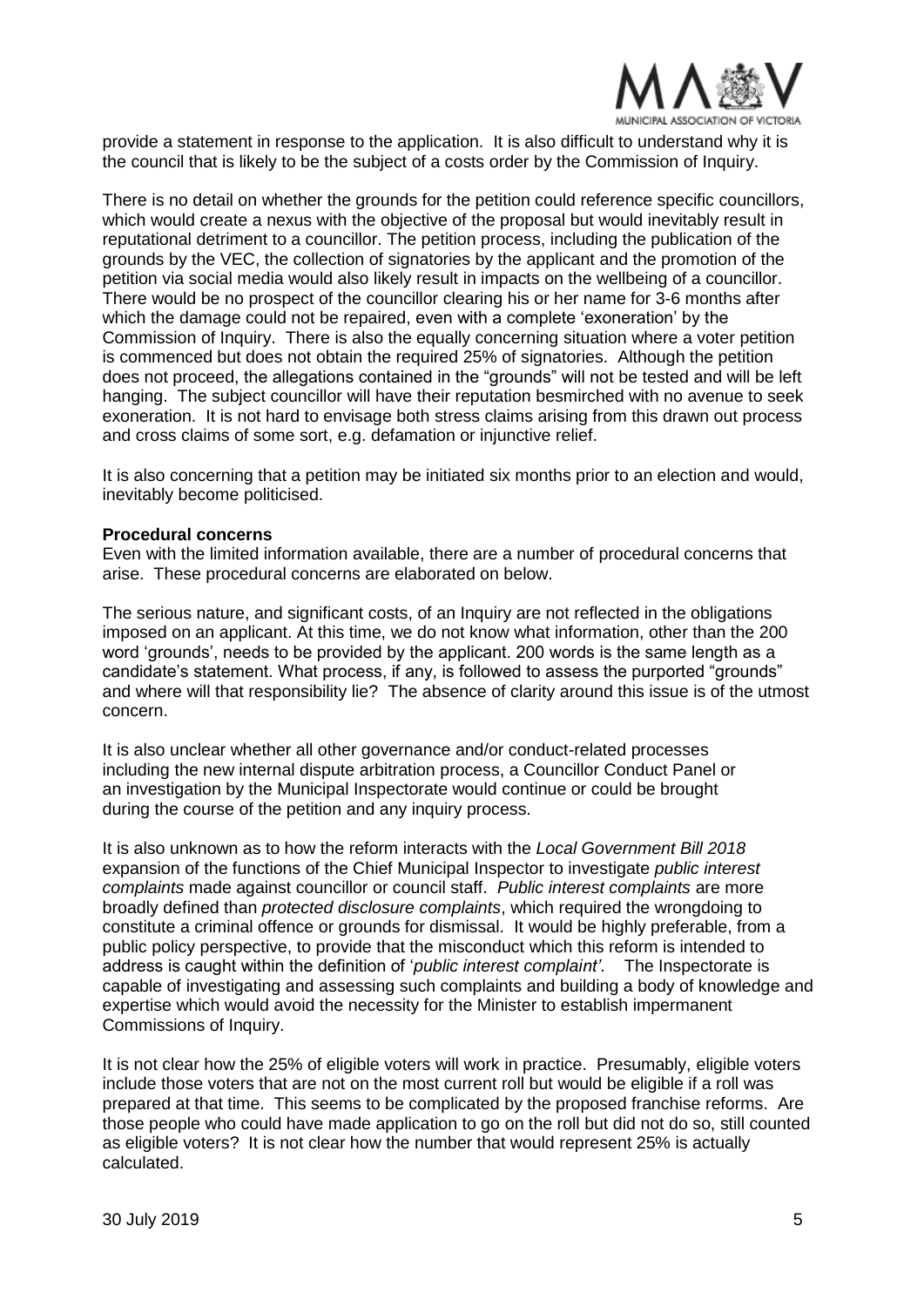

It is also unclear what other material may be permitted to be distributed by the applicant for the voter petition, the council or a councillor in addition to the 200 word "grounds" and the council response. Will there be any controls around what can be distributed and around the veracity of the material? In this age of social media, inaccurate information or misinformation can be widely distributed very easily. What controls would there be to prevent other parties distributing vexatious or malicious material during the petition period? There is a real prospect that a councillor will be tried "in the court of public opinion" long before the petition is finalised and/or results in a Commission of Inquiry. Such an environment is likely to discourage rather than encourage people to stand for council.

It is proposed that the applicant and nominated representatives must, in collecting signatures, reasonably believe that the persons signing the petition are enrolled, or are entitled to be enrolled in the municipal district. Will the applicant and nominated representatives be provided with or receive copies of council rolls? What protections will apply to these rolls, including protections for silent voters? It is not clear, how the collectors of signatures will be able to establish whether a person is entitled to be enrolled (refer to earlier comments in relation to changed franchise arrangements).

Further, a process to address the potential for multiple petitions occurring contemporaneously or in a staggered way appears necessary. Can the one petition apply to more than one councillor? If so, does the 200-word limit still apply or is it 200 words per named councillor?

What funding controls will apply to an applicant? Will the costs of managing the petition, including advertising costs and other campaign/promotional material be subject to disclosure? Will an applicant be able to receive donations towards the petition and will these donations be subject to disclosure? How will prospective signatories to the petition be aware of donors and their donations prior to signing the petition?

This proposed reform coupled with the proposed default single member wards reform could together fundamentally shift the nature of governance of councils, placing too much emphasis on individual councillors rather than collective decision-making in the interests of the municipality. These are significant changes that require extensive discussion within the sector. To take one hypothetical example, if a council happens to be divided into majority and minority groupings, and a Voter Petition is encouraged by a councillor against a councillor in the other grouping in order to bring about the possibility of a by-election rather than for genuine reasons related to councillor conduct, the process would nevertheless be triggered. The reputational damage to the targeted councillor and to the council as a whole would be significant, unfair and distracting from the good governance of the council.

The MAV wonders why the State Government proposes to apply elected representative recall mechanisms (Voter Petitions) to local government while not proposing to do the same for State Parliamentarians. As stated earlier, Recall and Citizens' Initiated Elections were considered by the O'Farrell Government. Expert advice was given by both Associate Professor Anne Twomey and Professor George Williams. Associate Professor Twomey said the prospect of a petition would prevent hard decisions from being made while Professor Williams said the petition process will most likely be used by groups able to employ signature gathers.

#### *MAV's Position*

30 July 2019 6 This is a significant reform that has not been the subject of previous discussion or consultation. MAV is most concerned at the lack of detail provided and the potential implications for councils and councillors both in terms of damage to reputation and the costs of being involved in a Commission of Inquiry. In addition, there is the potential that the new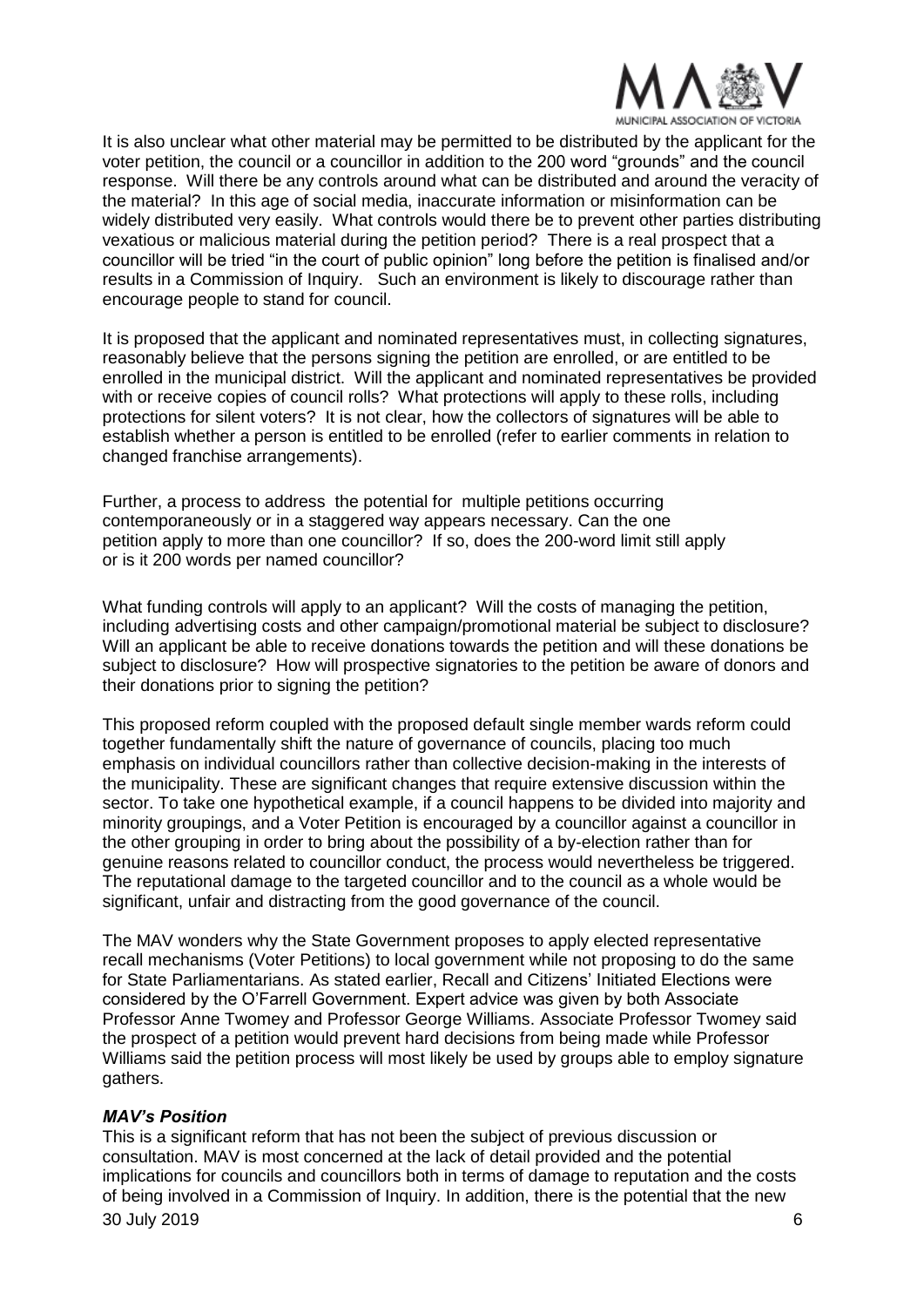

public interest complaint process could be used to address the misconduct intended to be the subject of a Commission of Inquiry. For these reasons, and the detail provided above, the MAV seeks either that the proposal be abandoned. If the State insists on pursuing the proposal, a full and proper consultation with the sector on this reform is necessary, including the alternative public interest complaint process and safeguards to prevent unintended consequences, prior to any action by the State to legislate.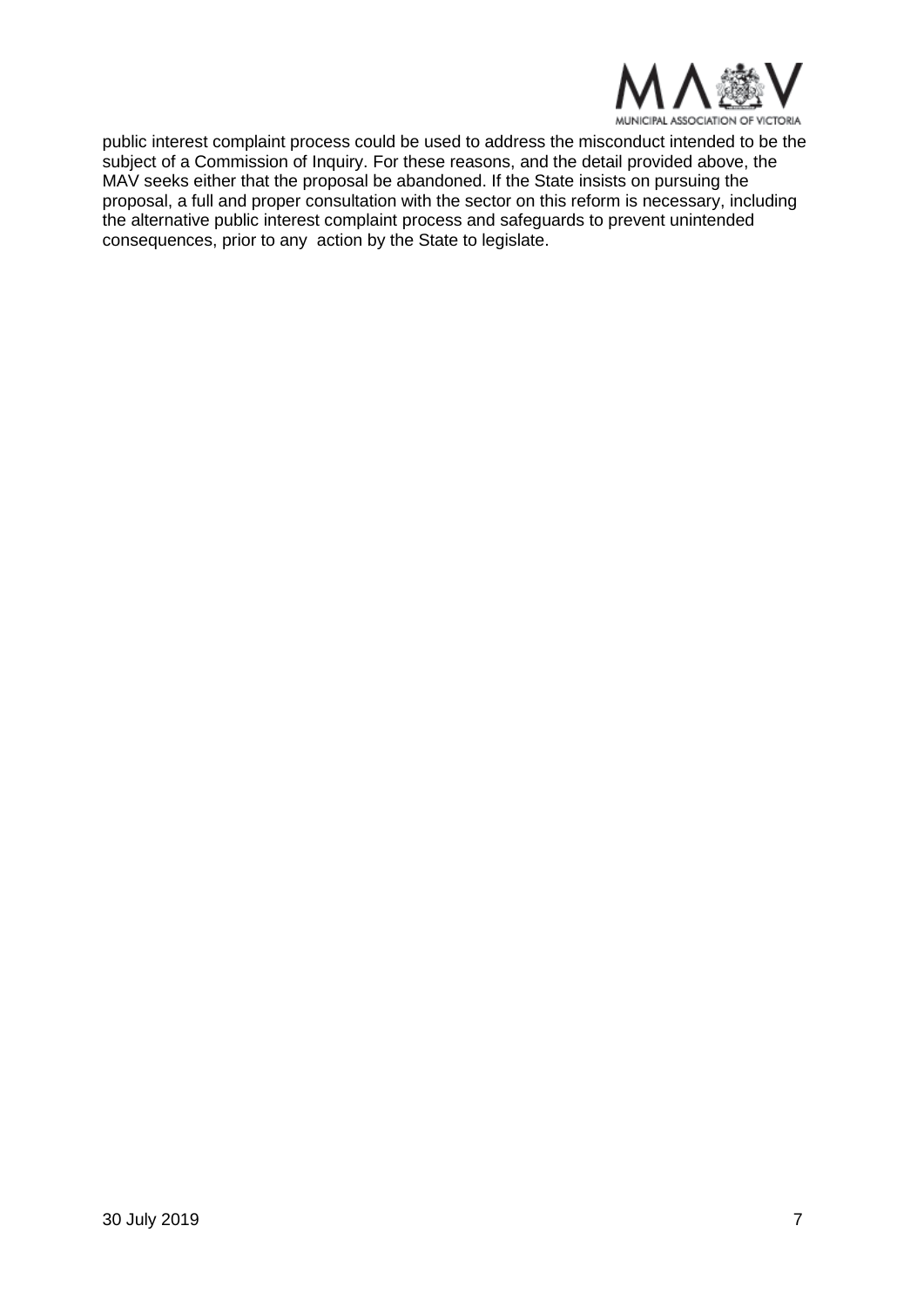

# **Single Member Wards**

#### *State's Proposal*

The State's proposal is that one electoral structure of single member wards apply to councils unless it is impractical to subdivide a council into single wards (i.e. some rural councils with small populations and large areas).

The State contends that the proposal enables residents to more effectively receive direct representation and results in greater accountability of councillors to local communities, fostering true 'local' government. It further contends that the model has the benefit that councillors will be elected with equal vote shares within their council and the process more closely reflects the way members of parliament are elected.

The proposal is neither accompanied by any evidence base nor public policy reasons. The immediate contradiction to this proposal is the State's continuation of an unsubdivided structure for the City of Melbourne, an exception for which no rationale has been provided.

While it is accepted that single wards result in councillors being elected with the same share of votes (albeit with minor disparity caused by variations in numbers of voters between wards), this is not considered to be compelling enough to override other more pertinent considerations.

It needs to be emphasised from the outset that this submission is not meant to, in any way, denigrate the value of single member wards. In arguing for the restoration of the full suite of electoral structures currently available rather than the mandating of single member wards, it may appear that our submission is opposed to single member wards. Let it be very clear that the MAV is strongly supportive of single member wards being part of a range of electoral structures that are available to councils and their communities when determining a structure that best responds to local needs and circumstance.

This submission addresses both the State's arguments for mandated single member wards and the letter to the MAV, dated 12 July 2019, in which the Minister wrote:

*I understand that the councillors who make up the MAV's Board and membership will have concerns about changing to a different electoral structure. Councillors and other publicly elected officials, including Members of Parliament, will always support a structure they were elected under. I ask that MAV as a peak body for the local government sector focus on the public policy reasons for single member wards and provide evidence as to why it does not achieve greater accountability, equity and grass roots democracy.* 

In relation to the Minister's letter, neither councils nor councillors choose their electoral structure. This is the jurisdiction of the Minister on the recommendation of the VEC. MAV's submission is not advocating for one single electoral structure that suits particular councils but is seeking to preserve a range of structures.

The onus for evidence to support a new model must also be on the agent of change; in this case, the State.

### *Local Government Act 1989- Victorian Electoral Commission*

Firstly, while Members of Parliament determine the electoral structure under which they are elected that is not the case for councillors. The electoral structure of each council is approved by the Minister following a comprehensive review process by an independent and expert body, that being the Victorian Electoral Commission (VEC).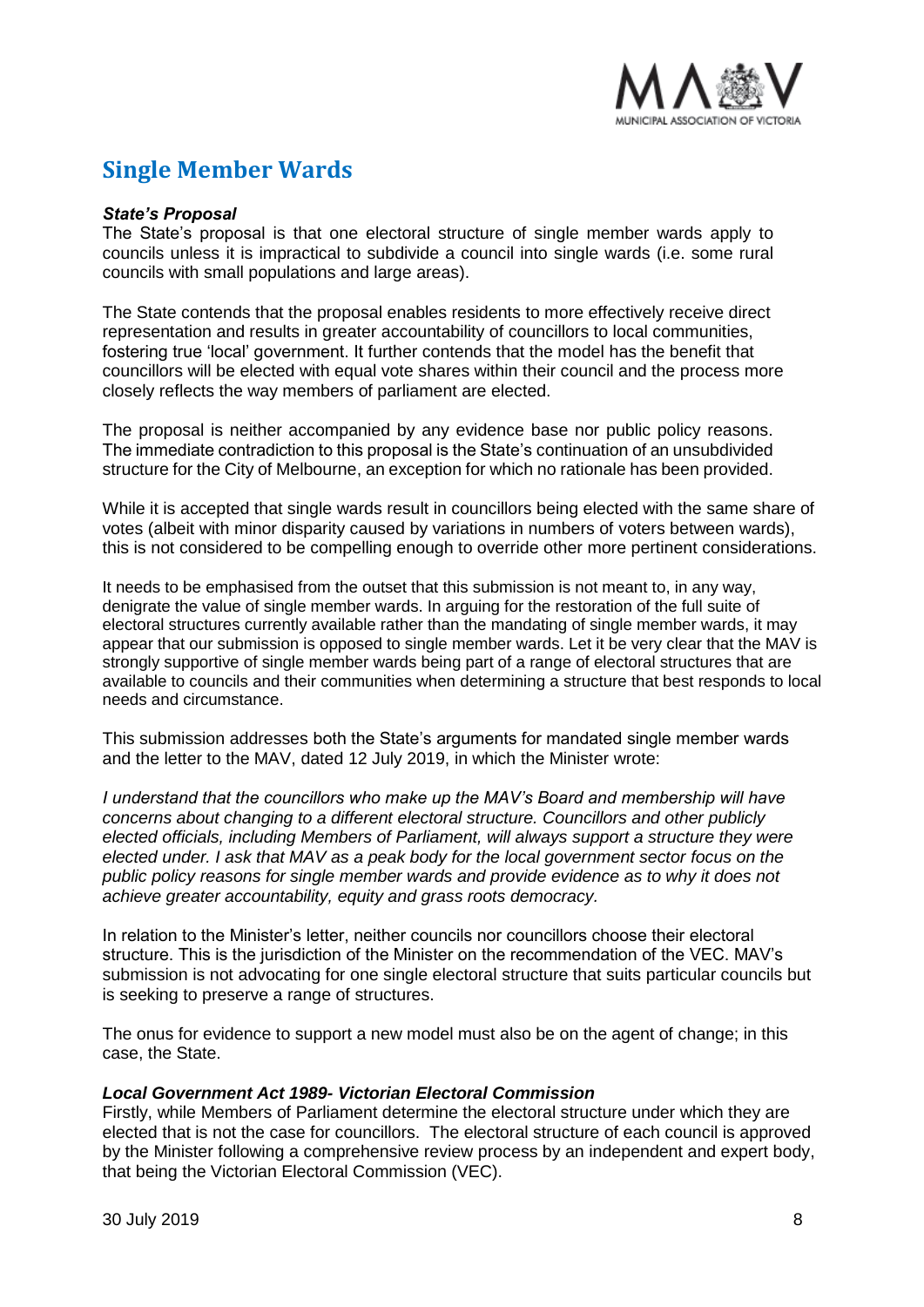

The purpose of electoral representation reviews (ERRs) is:

*...to provide for independent reviews of electoral representation by all Councils on a regular basis to provide for fair and equitable representation. (s219A Local Government Act 1989, MAV emphasis)* 

#### *Local Government Electoral Review Panel*

Secondly, the State's *Local Government Electoral Review Panel*, chaired by Petro Georgiou, after a thorough, consultative process commencing in September 2013 with a Discussion Paper, and concluding in July 2014 with a Stage 2 Report included the following recommendations:

*The discontinuation of the current practice of having 'mixed wards', where municipalities contain a mix of single-member wards and multi-member-wards or a mix of non-uniform multimember wards….*

*Under this recommendation, the fairness and consistency of the system would be strengthened by ensuring the candidates in each council election in the one municipality would require the same quota to be elected. Furthermore, each elected councillor would come to council having secured the same minimum level of community support.* 

*That to inform the evaluation of which electoral structure provides the best fit for a municipality, the review authority should consistently apply the following considerations:*

- *communities of interest*
- *municipality's population, growth and geographic dispersal*
- *accessibility of councillors to the community.*

*(MAV emphasis)* 

In the Local Government Electoral Review Panel's Stage 2 (Final) Report it found that:

*Multi-member wards with equal numbers of councillors provide a viable structure for council governance that can meet the conditions for good representation under a wide range of challenging geographic and growth conditions.* 

#### It concluded that:

#### *Given the vast diversity in municipal structures, there would be no one single electoral structure that could cater to the representation needs across Victorian municipalities. (MAV emphasis)*

The process undertaken by the Panel included;

- release of a Discussion Paper
- public hearings held in 13 locations across Victoria
- transcripts of public hearings being made available on the department's website
- email survey to council CEOs
- a submission process that resulted in 164 submissions

We are unaware if the proposed reform to mandate single-member wards has considered the thorough work of the Panel which also heard anecdotal evidence regarding the advantages of each of the types of structures.

### *Commission of Inquiry into Greater Geelong City Council*

30 July 2019 9 The State appointed independent *Commission of Inquiry into Greater Geelong City Council (Geelong Commission)* prepared a report on 31 March 2016 following a process which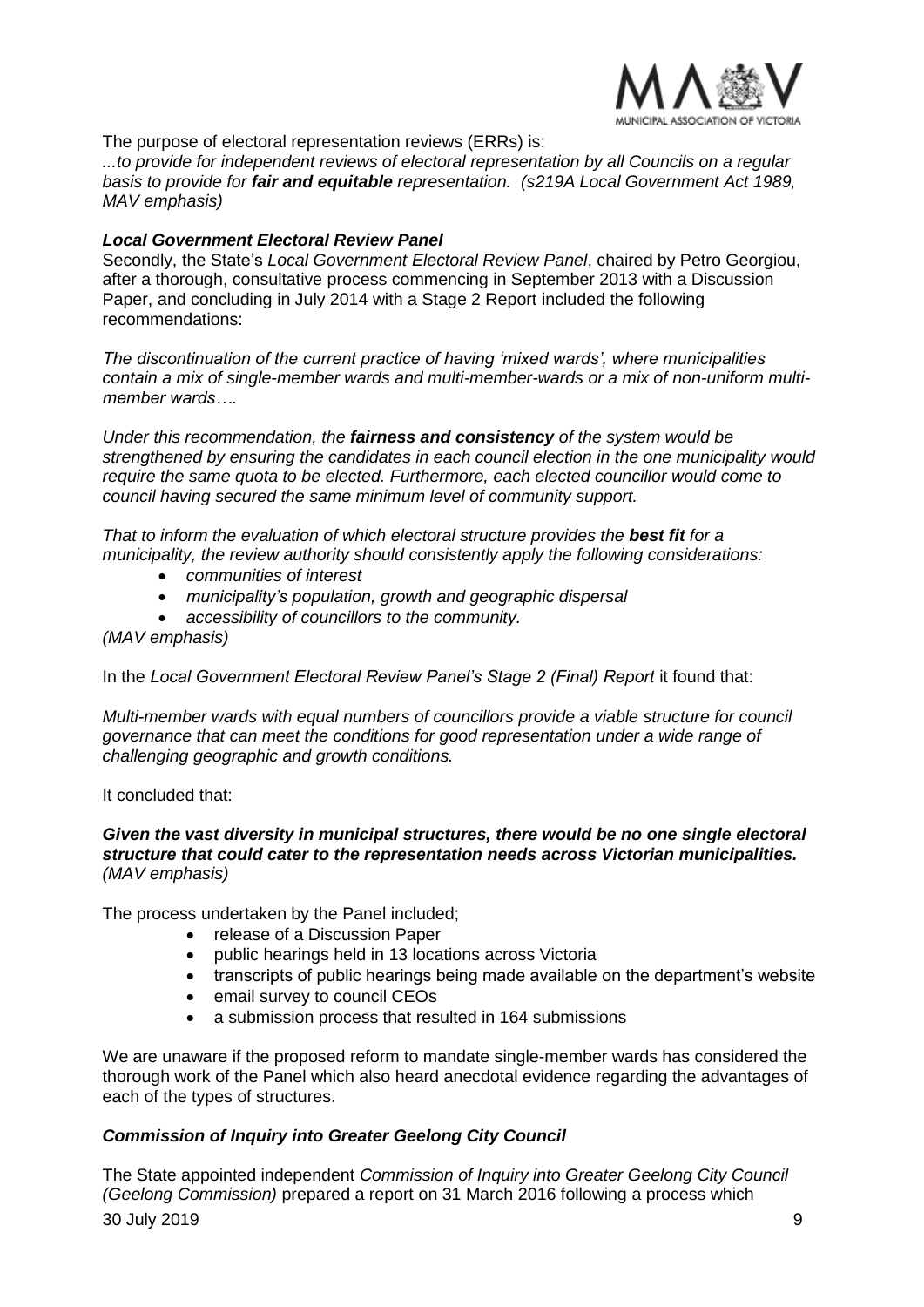

included a series of public and private hearings and the consideration of written submissions. The report included general and specific findings in addition to recommendations on the council's governance arrangements.

The Commission considered the impact of the single-member ward model on council governance under the heading *'My Patch'-the Lone Councillor*. It noted that single member wards had been in place for more than 10 years and made the following observations:

*The single ward Councillor heavily favours the role of the Councillor as the representative of a particular community. It places a singularly onerous burden [on the councillor]…*

*The experience in other Councils is that multi-councillor wards provide the opportunity for discussion and shared responsibilities between Councillors.* 

The findings included:

*A significant number of Councillors appear to be preoccupied with their individual ward interests rather than the city as a whole, and have shown little capacity to work constructively together*.

*Replacement of single councillor wards by multi-councillor wards supported by mechanisms to ensure strategic, whole of municipality planning and delivery would strengthen council leadership, corporate behaviour and decision making.* 

*(MAV emphasis)* 

The report contains 12 recommendations, the recommendation relating to wards was:

*The individual Councillor ward electoral system be replaced with multi-councillor wards to share representative responsibilities.* 

The then Local Government Minister, Natalie Hutchins, reinforced these findings and gave the State Government's strong support to the multi-member ward structure endorsed by local residents following the inquiry's report, saying in a media release dated 9 June 2017 that:

"Geelong will have the council structure it wants…"

"…the ward structure will create a more cooperative council that delivers for the community's priorities."

"The multi-member ward structure also means better representation of local needs, increased accessibility of voters to Councillors and greater collaboration between Councillors."

Two years later, the State Government is now arguing the opposite case.

#### *Council Case Studies*

*Northern Grampians Shire* 

The current structure comprises 3 councillors representing the major population centre of Stawell, 2 councillors representing St Arnaud and surrounds, one councillor representing the Shire's rural centre including 3 small townships and 1 councillor representing 2 larger towns

30 July 2019 10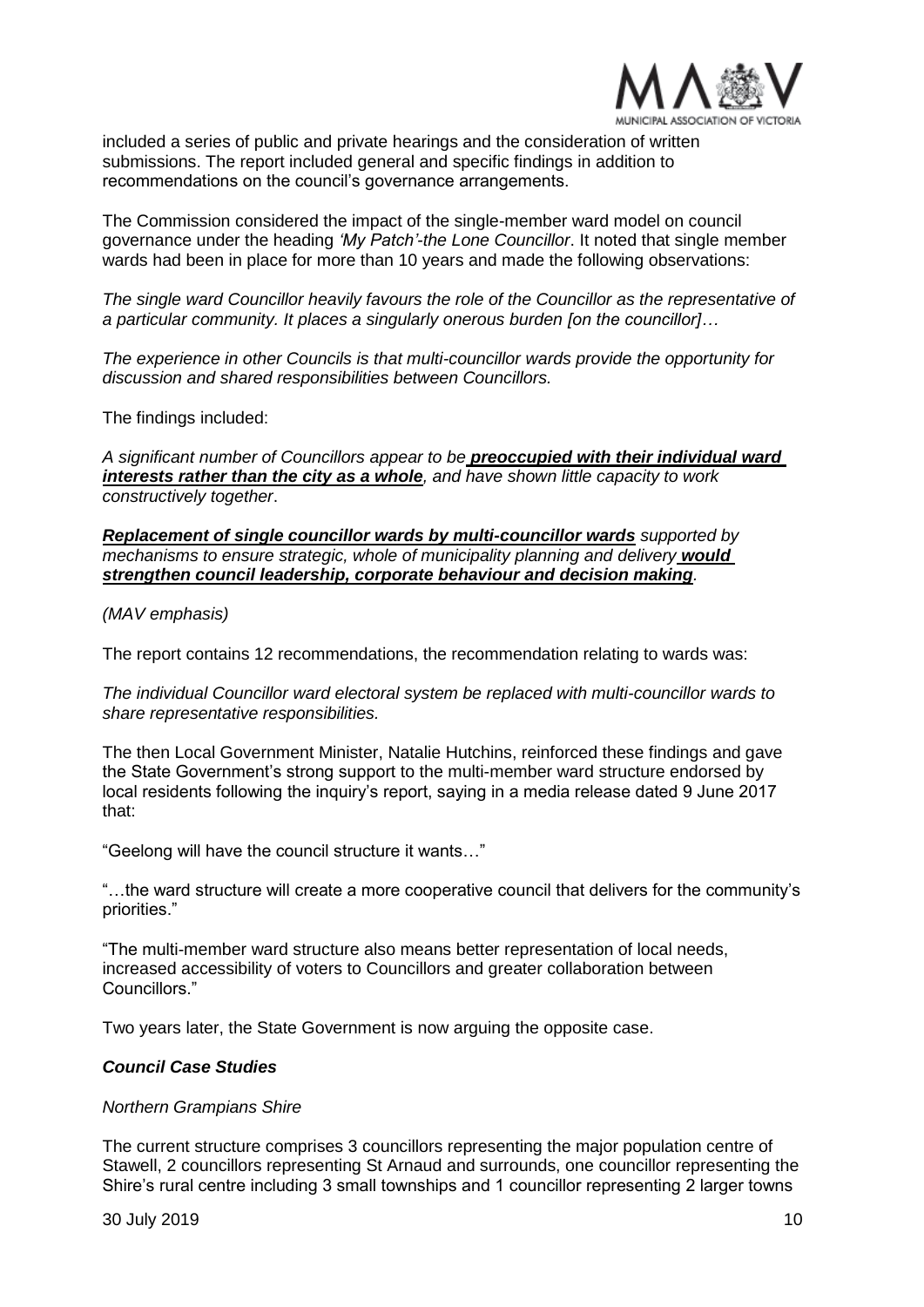

and their surrounds.

The demographic and geographic profile of Northern Grampians Shire Council would make single-member wards inappropriate.

The un-subdivided alternative could result in disproportionate representation of councillors from the two major population centres in Stawell and St Arnaud.

The current structure is a sophisticated, fair and equitable division of a municipality that covers 5,918 square kilometres, resulting in each community having an elected representative and with an average equal number of voters represented by each councillor.

### *Glen Eira City Council*

In the 2005 electoral review the structure of 3 multi-member wards, each with 3 members was found to be accepted by the community, satisfied legislative voting number requirements, provided for clear boundaries and reflected communities of interest.

The single-member ward structure was raised by a submitter and as a result the VEC modelled a nine-ward structure. In relation to the single-member structure the VEC's report advised;

*In creating the model, the VEC was aware that within dense metropolitan municipalities, satisfying legislative voter number requirements while simultaneously accommodating existing communities of interest can be a difficult task. The VEC was able to create wards which satisfied legislative voter number requirements but the wards which were created fragmented and divided the City's existing communities of interest. Various localities including Caulfield, Caulfield North, Caulfield South and McKinnon were split by ward boundaries. For this reason, the VEC rejected the nine-ward option.* 

### *Moyne Shire Council*

The recent VEC Electoral Representation Review concluded that the un-subdivided structure for Moyne Shire should be retained following considerable public consultation and the consideration of a number of public submissions.

No guidance has been provided on what constitutes a small rural council which would qualify for an un-subdivided structure,

### *Port Phillip City Council*

The VEC's rationale, in 2015, for the move from single-member wards to uniform multimember wards included:

- multi-member wards are less vulnerable to population shifts because growth and other areas can be combined in the same ward
- disparate growth rates can be more easily accommodated in a larger area
- greater number of voters per councillor means it takes a more significant change in population to result in a ward deviation and a subdivision review

Accordingly, the multi-member structure is more stable over a longer period for municipalities where the population is growing rapidly and unevenly, such as City of Port Phillip.

In 2003, 43 councils had a single-member ward electoral structure. By 2019, the number of

30 July 2019 11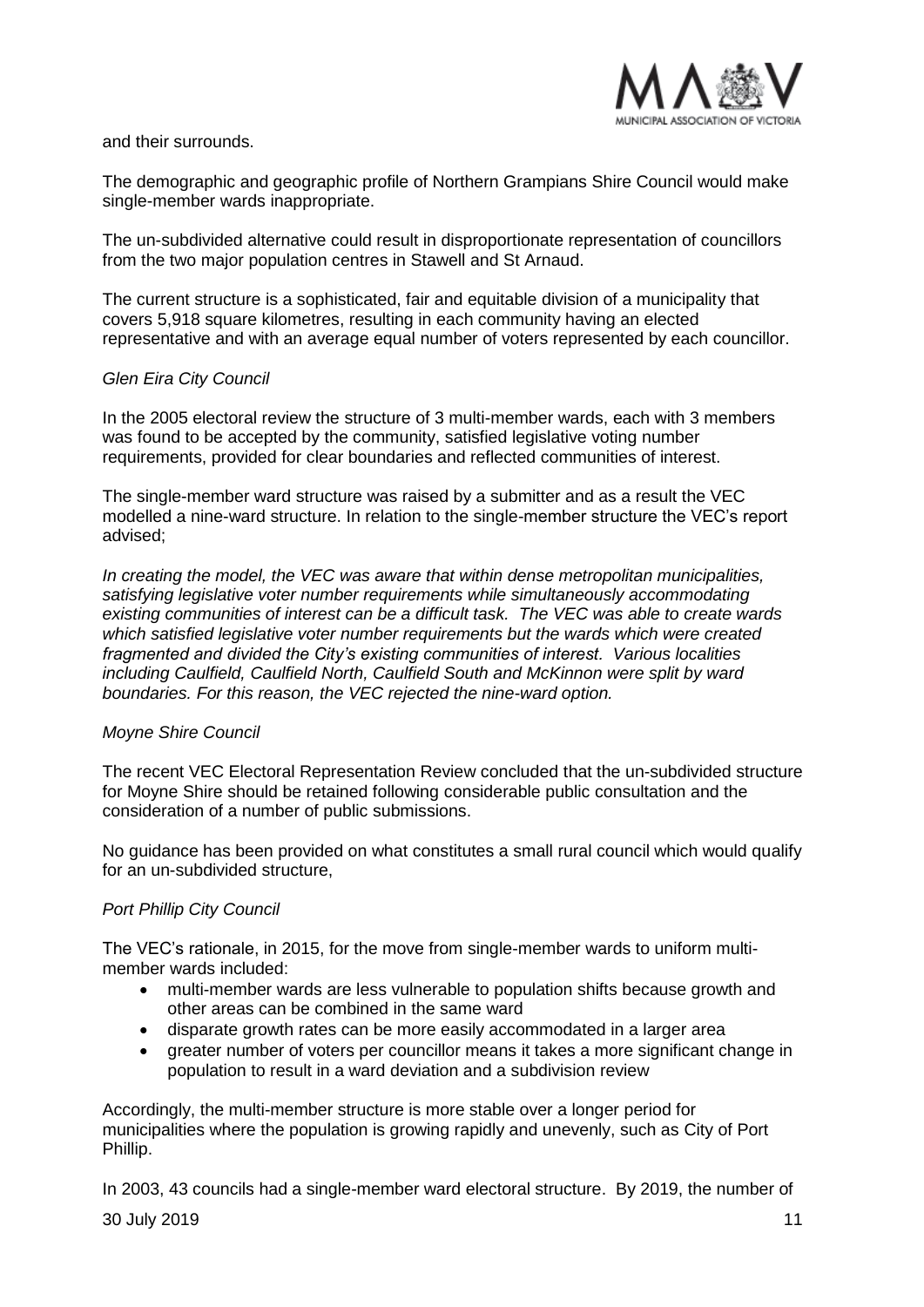

councils with single member wards had decreased to seven. This reduction in the number of councils with single member wards followed electoral representation review processes undertaken by the VEC, an independent, impartial, expert statutory authority, aimed at ensuring all voters in a council are fairly and equitably represented, had resulted in alternative electoral structures that were approved by successive Local Government Ministers.

The VEC's *Local Council Representation Review – Submission Guide* identifies the matters it takes into account in formulating a recommendation. These are:

- internal research specifically relating to the council under review, including analyses of statistics collected by the Australian Bureau of Statistics,
- the VEC's experience conducting previous electoral representation reviews of councils and contributing to redivisions of state electoral districts
- the VEC's expertise in spatial analysis, demography and local government elections
- careful consideration of all input from the public in written and verbal submissions received during the review
- advice from consultants with extensive experience in local government administration.

These processes recognise that a range of electoral structures are necessary in order to ensure the optimum representation outcome for voters in any particular council. The VEC's processes, the Local Government Electoral Review, the Commission of Inquiry into Geelong and the council case studies are further evidence that one size does not fit all councils. The State itself has acknowledged this by identifying that it may be *'impractical to subdivide into wards'* and that a single-member ward model may not be appropriate for small, rural councils and that it is not appropriate for the City of Melbourne,

We would welcome detail on the criteria which will determine which small, rural councils may apply for exemption and the application process.

The basis for the State's proposal is that;

- single member wards enable residents to more effectively receive direct representation
- Councillors will be more accountable to local communities
- Councillors will be elected under the same system with equal vote share
- More closely reflects the way Members of Parliament are elected
- Single member wards are the best way to ensure representation is genuinely local.

The evidence does not support the majority of these statements.

Members of Parliament are elected to the representative lower house on the preferential system and to the upper house on a proportional representation system. This bi-cameral structure ensures that the house of review includes the voices of minority parties and independents. It is unclear why a structure that more closely reflects the way Members of Parliament are elected to the lower house is a positive for a very different tier of government where the council is the single decision making body.

The potential disadvantages of the single-member ward structure identified by the VEC include:

- Councillors may be elected on minor or parochial issues and lack a council-wide perspective
- Voters may have a restricted choice of candidates in elections for individual wards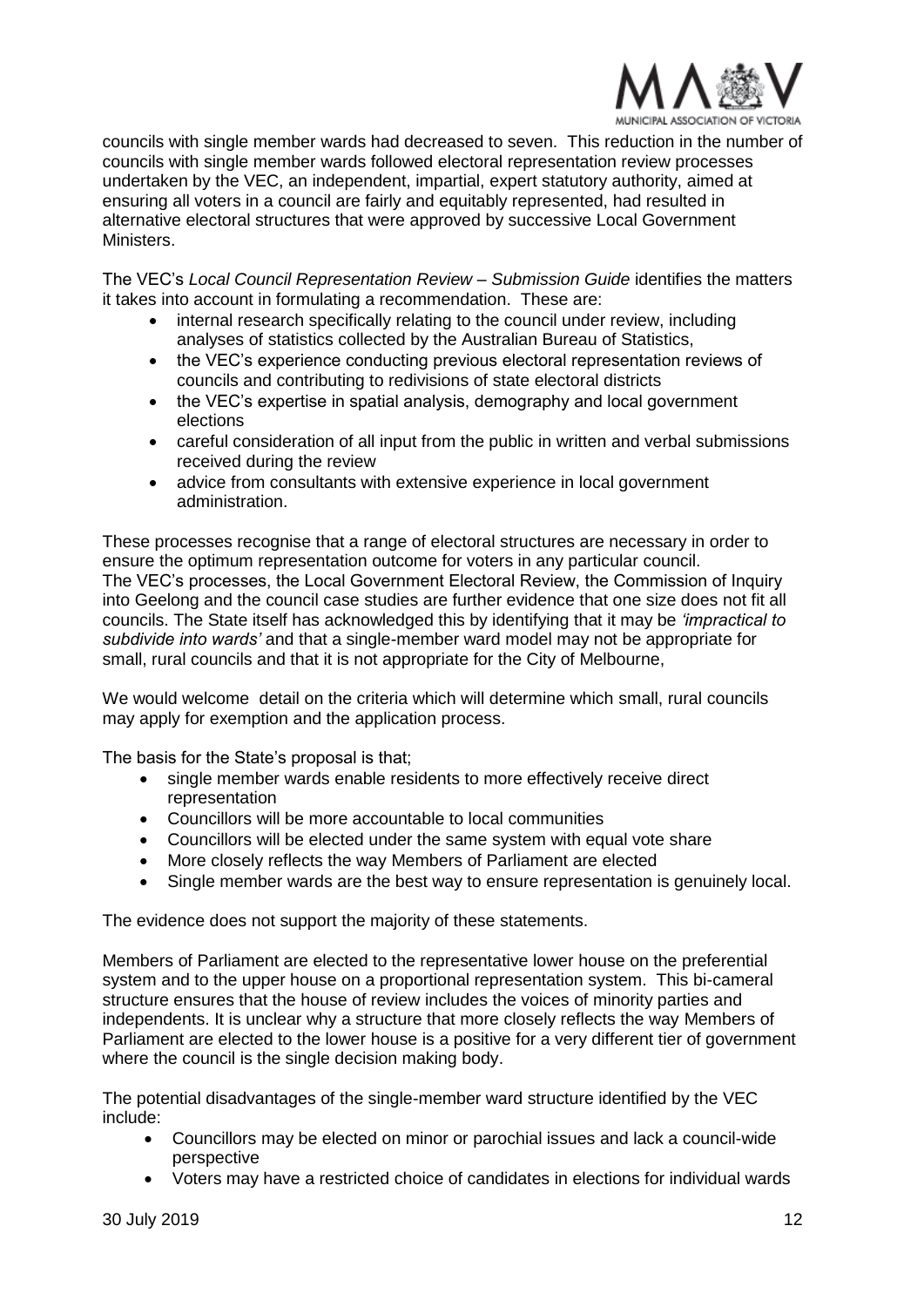

• Where major groups support candidates in multiple wards, it is possible that one group can dominate the council.

#### (VEC's *Local Council Representation Review – Submission Guide)*

One third of councillors 'elected' to single-member wards were unopposed compared to only 3% of councillors elected to multi-member wards. In an uncontested election, voters do not have an opportunity to exercise their vote. The more candidates that nominate, the greater the voter choice.

Where the ward councillor does not share the views of the voters in their ward it is difficult to see how such diversity will be directly represented. It is more probable that diverse views will find direct representation in a multi-member ward.

There was insufficient time for a thorough analysis of the 2016 election data to consider democratic engagement and outcomes from differing electoral structure. The following example, drawn from a council submission, shows that single wards will not always produce the same level of democratic engagement and participation as is found in different electoral structures, and do not give a voice to those holding significant minority views in local communities. The example, examines the outcome of four neighbouring municipalities at the 2016 elections (the figures are taken from the VEC website):

|                                           | <b>Banyule</b> | <b>Boroondara</b> | <b>Darebin</b> | Yarra        |
|-------------------------------------------|----------------|-------------------|----------------|--------------|
| Structure (wards x vacancy per<br>ward)   | 7 x 1          | $10 \times 1$     | $3 \times 3$   | $3 \times 3$ |
| Voting method                             | Attendance     | Postal            | Postal         | Attendance   |
| Counting method                           | Preferential   | Preferential      | PR-STV         | PR-STV       |
| Candidates per vacancy                    | 2.7            | 3.3               | 6.7            | 3.6          |
| Candidates per election                   | 2.7            | 3.3               | 20.0           | 10.7         |
| Uncontested elections                     | 2 of 7         | 1 of 10           | $0$ of $9$     | $0$ of $9$   |
| % electors without chance to vote         | 27.0%          | 9.5%              | 0.0%           | 0.0%         |
| % primary vote recipients elected<br>$**$ | 51 %           | 48 %              | 48 %           | 64 %         |
| % votes electing a Councillor ***         | 61 %           | 57 %              | 76 %           | 76 %         |

## *Four neighbouring municipalities, 2016*

*\* This figure represents the proportion of voters located in an uncontested ward.*

*\*\* This figure is derived by taking the total of the primary votes received by each successful candidate, and dividing it the total number of formal votes cast. It represents the proportion of voters who saw their first preference candidate get elected.*

*\*\*\* This figure is derived by taking the total number of votes allocated to each successful candidate at the time of election and dividing it by the number of formal votes cast. It represents the proportion of formal voters whose vote played a role in the election of a Councillor.*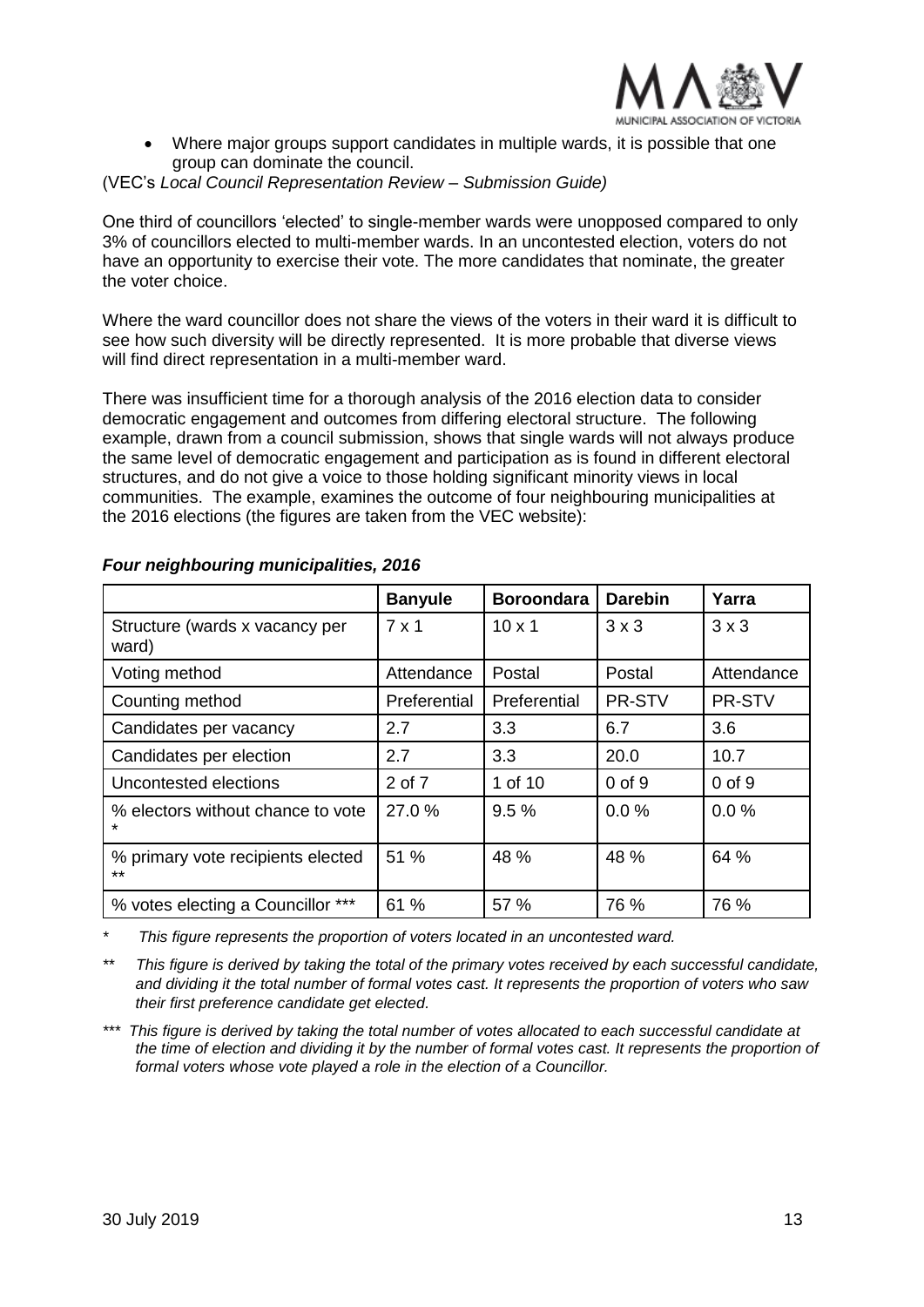

In summary, in this example, when compared to single member wards, multi-member wards have:

- Higher numbers of candidates competing for each vacancy
- Higher number of candidates to choose from on each ballot paper
- Fewer uncontested elections
- Fewer constituents who don't get a chance to vote
- A higher chance that a voters' first preference will be elected
- A greater proportion of voters playing a part in the election of a councillor

The uncontested elections across Victoria at the 2016 elections are also instructive. Of the 99 single member elections, 33 were uncontested meaning the councillor was elected unopposed. In the 159 multi-member elections, only 5 were uncontested. The example above and the rates of uncontested elections would appear to suggest that there is no clear evidence that single-member wards deliver increased electoral competition.

The State's position that single-member wards result in 'more effective direct representation, 'local community accountability' and "genuinely local representation' does not extend to a requirement that the candidate have an entitlement within the relevant ward.

The State's current position also fails to recognise that many issues (if not the vast majority) dealt with by councillors at a council meeting relate to council-wide issues that transcend ward boundaries. A myopic ward view has been rejected by the VEC and is at odds with the role of a councillor set out in section 28 of the Local Government Bill 2018, which includes:

- To represent the interests of the municipal community …
- To contribute to the strategic direction of the Council through the development and review of key strategic documents of the Council, including the Council Plan
- To consider the diversity of interests and needs of the municipal community

Councillors are not remunerated like State Parliamentarians. Councillors receive an allowance (as opposed to a salary) for performing their role which is expected to be parttime. Unsubdivided municipalities and multi-member wards enable councillors to divide and share some of the workload.

Under the single-member ward structure a range of representation issues arise. Where a councillor is absent, for personal reasons, with or without a leave of absence the local community will have no 'direct representation' by the ward councillor. Where a councillor is suspended, which, under the *Bill*, may occur for a period of up to 12 months, there will be a need for the councillor role to be 'back filled' in some way, presumably by other councillor/s with more support from within the council administration. Representation issues also arise where the single ward councillor has a conflict of interest in a matter and must not participate in any discussion or vote.

It is concerning that the State has not provided modelling on the impacts of their single member ward proposal. Given the State's commitment to achieving gender equity in elected representatives in local government by 2025, the gender impacts of any electoral structure change deserves close investigation and analysis. This is a significant reform and communities are entitled to know the impacts given that it is being put forward as the preferred option.

In contrast, the current electoral structure reviews conducted by the VEC are comprehensive, involve affected councils and communities, and put forward analysis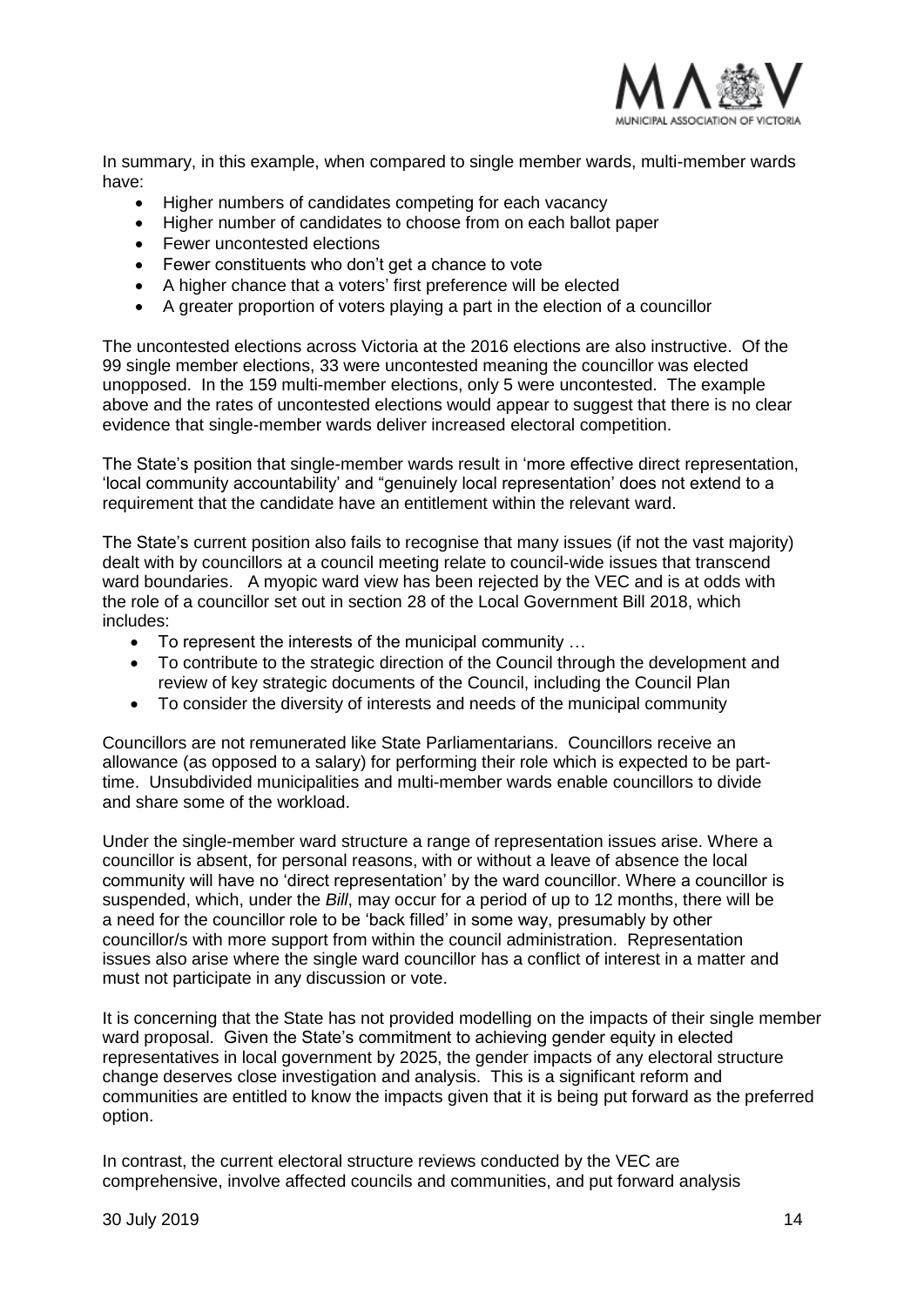

detailing the impacts of proposed electoral structures. Any proposed changes to these processed should only occur after appropriate sector and community consultation.

Under the State's proposal, unless the population within a municipality is very evenly distributed, artificial ward boundaries will be needed in order to achieve wards with the allowable councillor-voter variance. Regional councils with towns or a city and otherwise dispersed populations will likely need ward boundaries that cut though the town resulting in advantages to candidates with greater profiles within the populated areas and detrimentally affecting other candidates. Single member wards are likely to lead to much more frequent subdivision reviews to bring wards back within the plus or minus 10% voter numbers. In many instances, particularly in growth areas ward boundaries might change for each election. Ward boundaries will also be affected by the change in franchise arrangements because the number of enrolled voters will not be known until applications close.

A by-election will be necessary if an extraordinary vacancy occurs in a single member ward. The ward will be unrepresented from the time the vacancy occurs until such time as the new councillor is sworn in. By-elections take longer to conduct than countbacks, are more expensive than countbacks and are a cost to Council, a cost ultimately borne by ratepayers. The 2018 Bill provided for changes to the countback system requiring the counting of all votes cast as opposed to a count of the votes of the successful candidate only to better reflect the intentions of voters. In the event the proposed reform is implemented, the State should increase recurrent funding to the VEC to provide for additional Electoral Representation Reviews, more frequent subdivision reviews and byelections to offset council costs.

We also recognise that the *Bill's* requirement for uniform multi-member wards will be problematic for a number of councils that currently have a mix of ward structures.

Some communities and councils will continue to support single-member wards as an option that works best for them. Some communities and councils will continue to support multi-member wards, or a mix of multi-member and single-member wards, as the most suitable option.

Above all, the State should not be removing the choice, and the autonomy of communities to strongly influence their preferred models. To do so is to remove community accountability, the opposite of the stated aims of the State Government.

The State's position on electoral structure in 2018 was well researched, widely consulted on, and was met with wide support.

#### *MAV's Position*

For the reasons above, the reform is strongly opposed. It is not a reform that has had any support from independent experts including those specifically commissioned by the State to consider electoral structures and no evidence-base or credible public policy reasons have been put forward in support of the reform.

The *Local Government Bill 2018* provided for unsubdivided or uniform wards, reflecting the recommendation of the State's independent *Local Government Electoral Review Panel* and is supported by the MAV. Victorian local government comprises 79 unique councils and flexibility in electoral structure is essential to effectively respond to local needs. Electoral structures available to respond to local needs should include unsubdivided municipalities, single member wards and multi-member wards.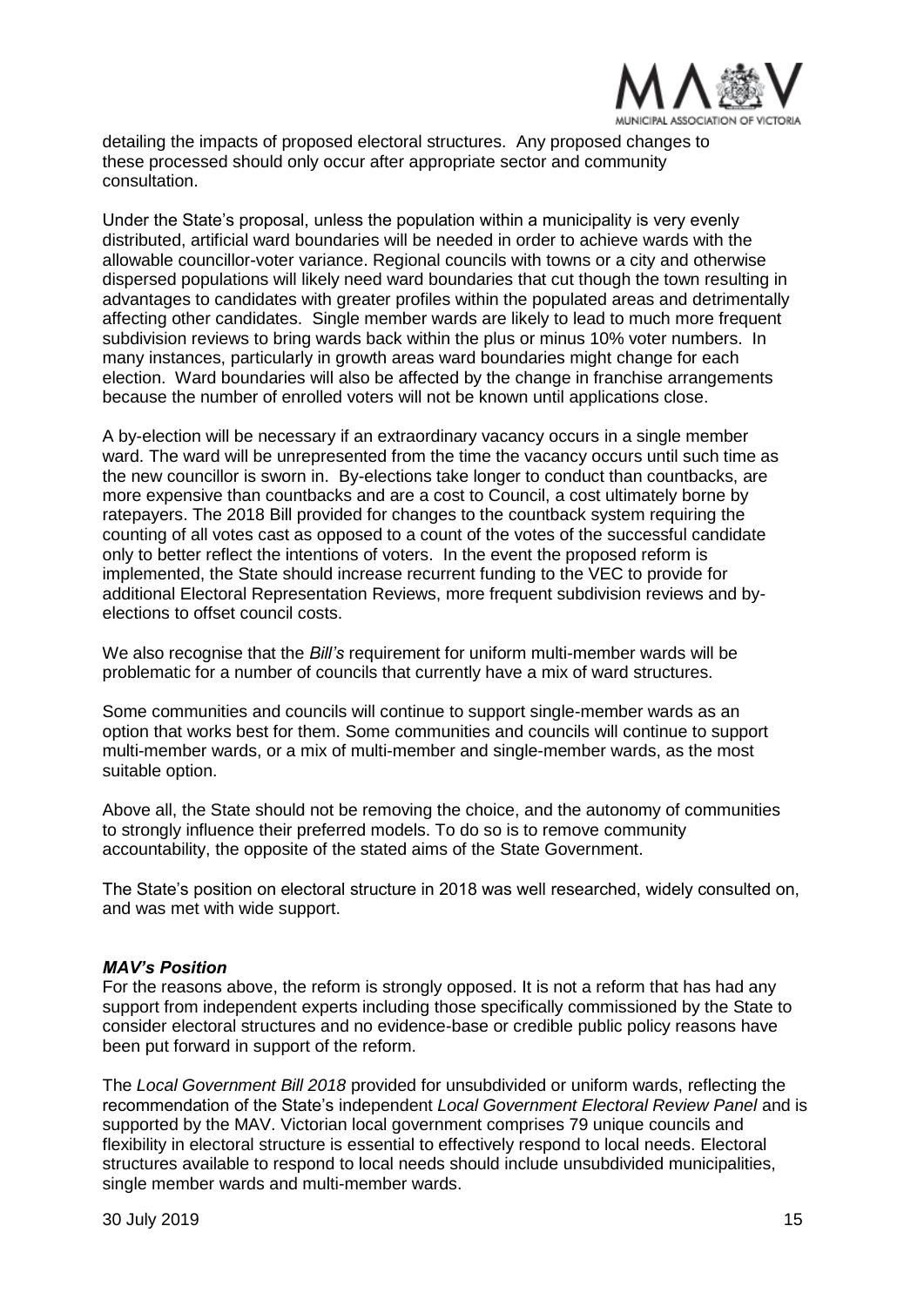

# **Voter Franchise**

The State's reform proposal is described as simplifying the electoral franchise. In reality, all entitlements to be on the electoral roll that currently apply will be retained. The difference occurs in relation to those categories of voters that will be automatically enrolled and those that will be required to make application for enrolment. Only those voters on the State electoral roll will automatically be enrolled to vote in council elections. All nonresident people who pay rates will need to apply for enrolment in order to vote. It is proposed that current electoral rights are grandfathered for the 2020 general election.

Non-resident ratepayers will need to apply to be enrolled in the same way business occupiers, corporation nominees and resident owners not on the State roll must now apply.

The effect of the changed franchise arrangements is likely to be that many people who would be entitled to make application to be enrolled will not do so.

In the 2016 general elections non-resident ratepayers comprised 14 per cent of the voters across all councils. The number of voters in 2016 was nearly 4,428,000 and accordingly, on 2016 figures, around 620,000 non-resident ratepayers would be affected by the proposed change and will need to apply for enrolment.

It will be essential that any change is accompanied by timely information directed to these ratepayers about their right to apply for enrolment. In the absence of a carefully coordinated and properly funded communication campaign the 'simplification' may, by virtue of the additional application step, become a barrier that disenfranchises non-resident property owners.

The State Government's Directions Paper had two options:

- Option 1: "Make the entitlement to vote in a council election to be on the register of electors for the Victorian Legislative Assembly (the State roll) for an address in their municipality. Grandfather the voting entitlements of existing property-franchise voters in that municipality. Institute compulsory voting for all enrolled voters."
- Option 2: "Maintain the existing franchise but cease automatic enrolment of property owners and require these voters to apply to enrol for future council elections if they choose to do so. Institute compulsory voting for all enrolled voters."

MAV's 2018 submission was that "options 1 and 2 be opposed because they disenfranchise key stakeholders in the municipality and that retention of the franchise provisions in the current Act be supported." The exposure draft accorded with MAV's position.

The State Government's rationale for changing the franchise for councils, but not for the City of Melbourne specifically, is absent. Unfortunately, the reform introduces another step in the process for non-resident property owners (and others) who do not appear on the State electoral roll. Any reform of the voter franchise should aim to enfranchise, rather than disenfranchise, local residents and ratepayers. It should be recognised that Australian citizens who own property are automatically on the State and Commonwealth roles by virtue of their citizenship. The same will not apply to local government under the new franchise. It is considered that if a ratepayer lives, works or contributes to the community economically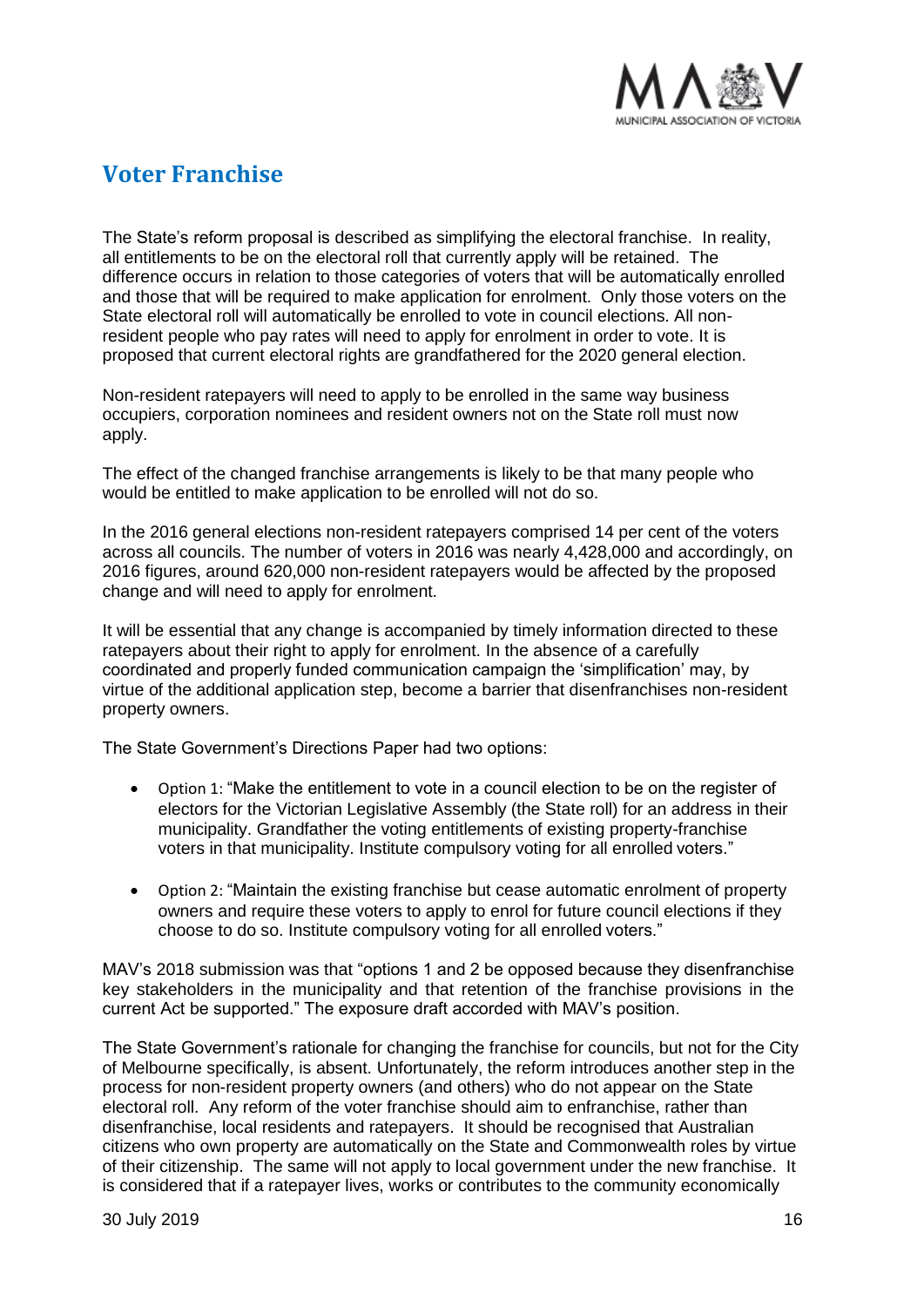

they should have the right to be automatically be enrolled and not have to opt in. This is consistent with the role of council to represent all stakeholders in the municipality. Section 3 of the Local Government Bill 2018 provides that the "municipal community" includes:

- People who live in the municipal district of the Council
- People and bodies who are ratepayers of the Council
- Traditional owners of land in the municipal district of the Council
- People and bodies who conduct activities in the municipal district of the Council

No modelling has been provided on the impact of this change in those municipalities with a large number of non-resident property owners and, particularly, the impact of this change in relation to the other proposed reforms. Where a council has a significant number of nonresident property owners in one or more wards, the number who apply to vote may result in the breach of the 10% variation tolerance, particularly in single-member wards where tolerances are smaller and impact the principle of 'one vote one value'.

We have not seen any analysis of the additional cost to councils of administering the new proposal. Councils will have responsibility for writing to all non-resident ratepayers and, presumably, ensuring that applicants are not on the State Electoral Roll and thus already entitled to vote.

The Borough of Queenscliffe comprises 55% non-resident property owners. The costs associated with the proposal would be a considerable impost. In the context of Queenscliffe the voter petition would require only 2,000 votes to result in a Commission of Inquiry in the absence of non-resident property owner voters.

#### *MAV's Position*

MAV's position is that the existing voter franchise should be maintained until such time as this proposed reform is subject to full and proper sector and community consultation.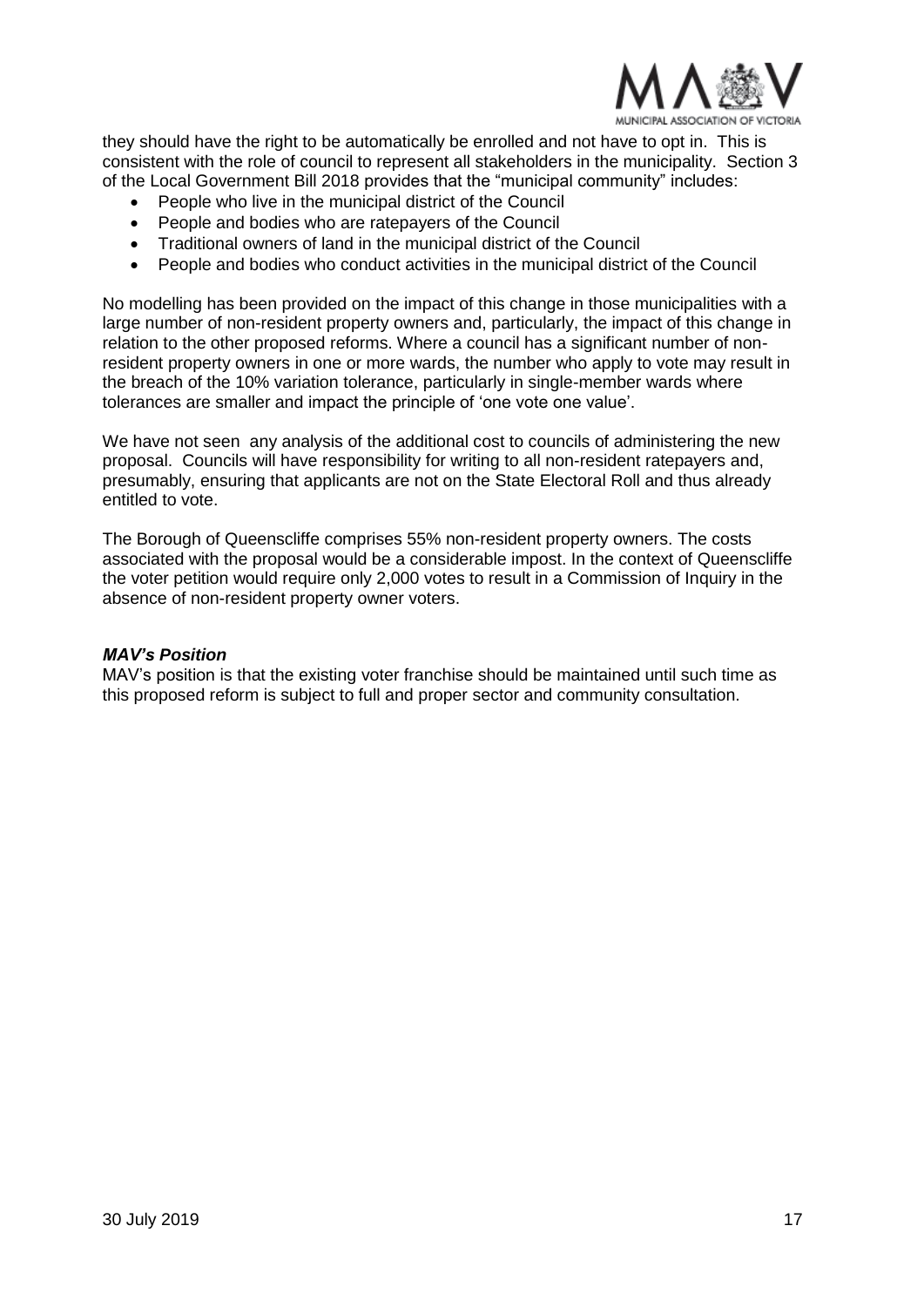

# **Mandatory Candidate Training**

The State's proposal is that all candidates for council elections will be required to undertake mandatory training as a pre- condition to the VEC accepting a nomination.

The State's rationale is that candidates may have limited understanding of the role of councillor, the level of commitment necessary to undertake the role and what a councillor can legally do. The new training requirements are designed to improve competency, skills and transparency

The need for candidates to have an understanding of the role of and commitment necessary to be a councillor underpinned the MAV `Stand for Council' program which we have delivered prior to the last three general elections. The 'Stand for Council' campaign objectives were to raise awareness of the elections, encourage members of the community to stand for council and provide information on the election process, the role of a councillor and expectations of councillors. A key objective of the most recent campaign was to boost overall candidate participation and, in particular, under-represented groups while profiling the role of local government. One specific focus in 2016 was to reach a broad constituency and encourage cultural and religious diversity, improved gender balance and a better mix of participation across age groups.

The 2016 `Stand for Council' program was delivered by the MAV on behalf of councils to 1,400 participants across 87 sessions provided at 74 councils.

MAV supports the continued provision of appropriate information to candidates prior to standing for election. It is imperative that the VEC is fully involved in these information sessions to provide information on the electoral process. The information sessions will need to be completed by nominations day which is approximately two months prior to the election day.

Attendance at information sessions should not be a hurdle for prospective candidates. These information sessions need to be free of charge and accessible to all candidates across the State. If attendance at a session is a mandatory pre-condition for nominating, consideration needs to be given to how this will be managed and enforced.

The material does not specifically address what the requirements will be for existing councillors (or former councillors) who are proposing to recontest the elections. It is also silent on what would occur in relation to by-elections.

### *MAV's Position*

The MAV supports the provision of appropriate information to candidates prior to standing for election.

MAV considers candidate training should be provided in the context of raising awareness about local government elections and should continue to be provided by the MAV with support from the VEC, with a state- wide consistent format. This would enable an auditable attendance record that to be provided to the VEC.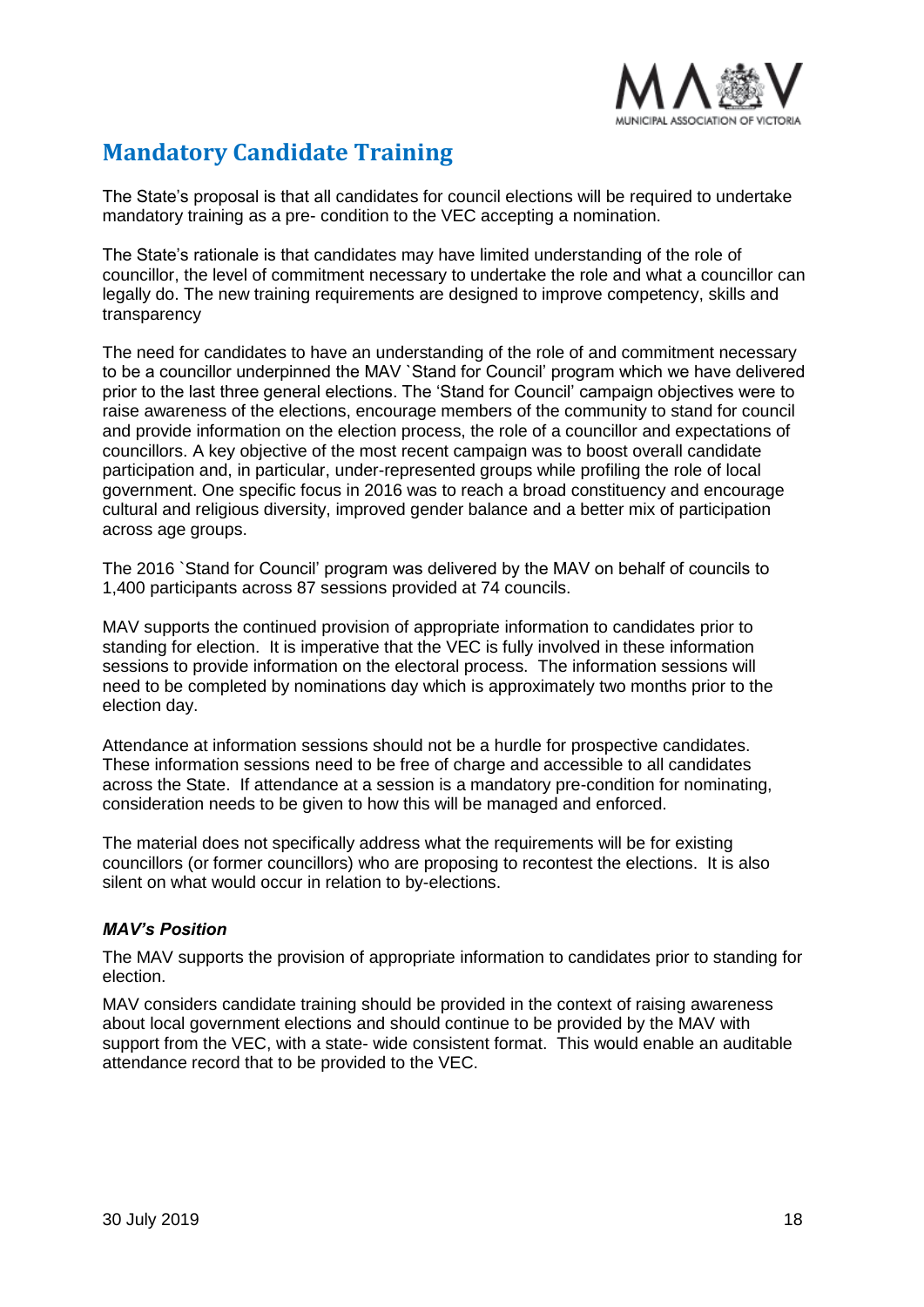

# **Mandatory Councillor Training**

The State proposes that CEO arranged councillor induction training addressing the role of a councillor, the councillor Code of Conduct, conflicts of interest and any other matters to be included in regulations must be undertaken within six months. If the training is not undertaken within this time the councillor allowance is withheld until the training is complete at which time the allowance is refunded. MAV supports the provision of training for councillors because this is common practice across the sector.

Mandatory training is intended to improve councillor standards and capability to meet the requirements of office. The State contends that councillors not understanding the role of councillor contributes to diminished operational effectiveness in many councils.

The underlying rationale for MAV's Councillor Professional Development Program is a recognition that councillor induction, ongoing councillor training and professional development are vital additions to the skills, knowledge and competencies that councillors bring with them to their role. The increasingly complex and ever changing regulatory and operational landscape means that properly considered and focussed training and development should occur throughout a councillor's term.

The proposal that critical knowledge requirements be required to be arranged by a CEO for delivery to each councillor within a six-month period is supported. It should be noted that the 2018 Bill places a heavy workload on councillors in relation to budget, council plan, financial plans and policies in the first 6 to 7 months of their term in office.

The combined workload on councillors, who are expected to be part-time elected representatives will be comprised of normal council business, new budgets, plans and policies and training. This is a particularly onerous workload for new councillors let alone returning councillors. This has been flagged in earlier submissions but does not seem to have been seriously considered.

### *MAV's Position*

The MAV:

- supports mandatory councillor training and will work with the sector to establish a training program that can be tailored by each council to minimise the costs associated with this proposal. The program will be developed prior to the 2020 general elections
- reiterates its general concerns with the workload being placed on councillors by the provisions of the new Bill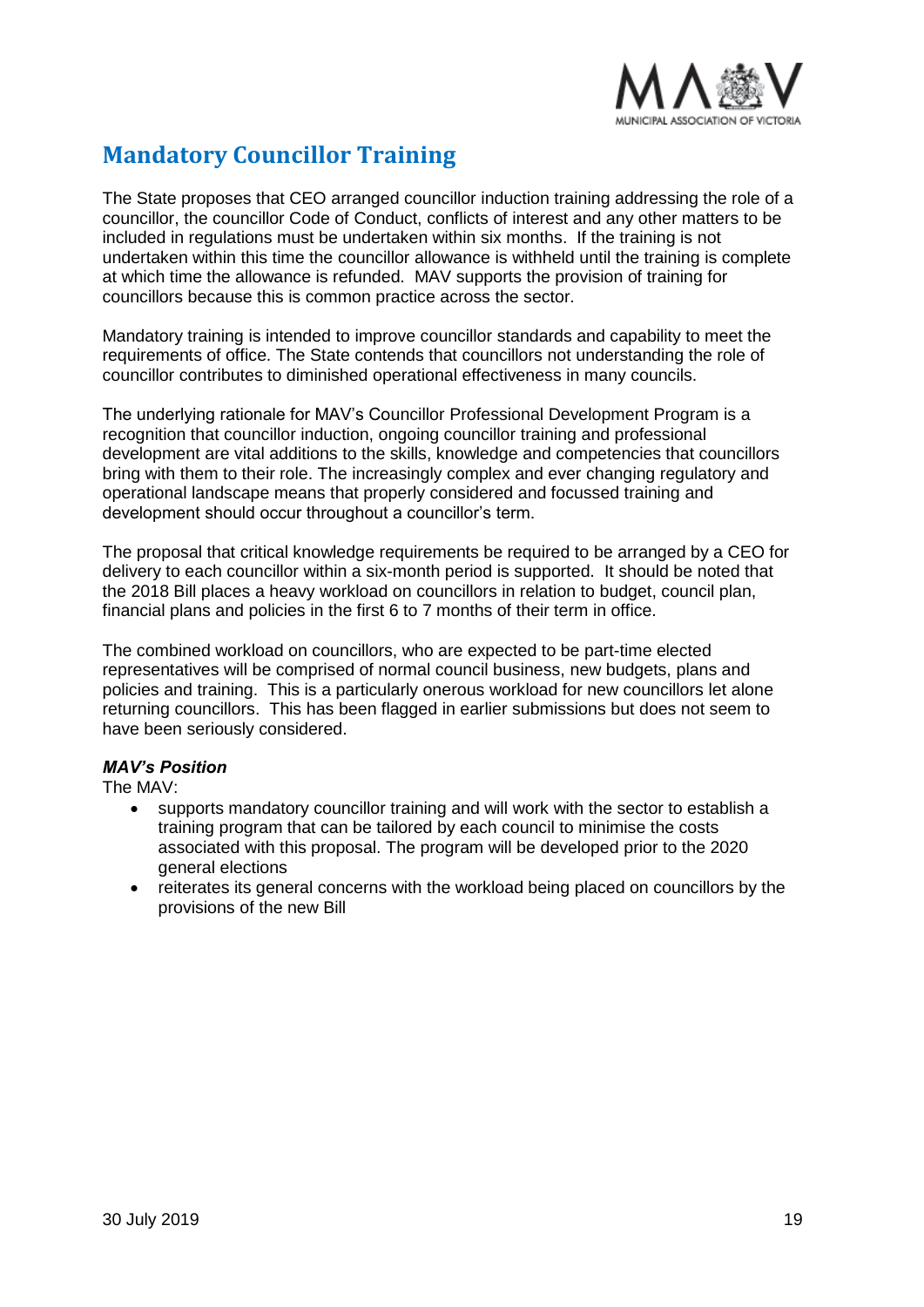

# **Donation reform/Gift disclosure threshold**

The State is proposing that a number of recent changes to the electoral campaign donation arrangements in Victorian parliamentary elections are to be extended to local government elections. Foreign donations will be banned; individual donations will be capped at \$1,000; the gift disclosure threshold will be lowered from \$500 to \$250 and; councils will be required to have a gift register and publicly transparent gift policy.

The rationale is the disclosure of election funding is important for ensuring transparency in democratic elections. Voters have a right to know where candidates are obtaining their funding and to know elected members are not improperly favouring people who donated to their election campaign. The current disclosure threshold of \$500 is considered too high for proper transparency in local government elections where overall expenditure is generally low.

The issue of foreign donations at the Federal and State levels has been topical for some time. MAV often espouses that the local government sector should, where appropriate, be treated in a similar way to the situations that apply at the State Government level. For this reason, it is considered that the prohibition of foreign donations is reasonable and appropriate. However, there seems to be an anomaly in that non-Australian citizens who reside in a municipality are entitled to apply to be on a municipal electoral roll but are prohibited from making campaign donations. This may warrant further consideration.

The reduction in the gift disclosure threshold to \$250 will ensure increased transparency of donations and is supported.

The funding arrangements for State elections are quite different to those applying to local government candidates. To achieve a major reduction in the reliance on private donations in Victorian State elections, recent legislative amendments provide for increased public funding paid to reimburse registered political parties and candidates' campaign expenses. There is no public funding provided to local government candidates. There are no supporting arguments advanced for adopting a cap of \$1,000, noting that the cap for the City of Melbourne will be \$4,000.

Given that donations above \$250 will be transparent there seems to be no compelling reason why this cap could not be higher given the cost of running an election campaign. Many metropolitan councils and some rural cities have populations well in excess of the City of Melbourne and rural councillors have considerably larger geographical areas. Both population numbers and geographical size are key elements in the cost of running an election campaign.

### *MAV's Position:*

The prohibition on foreign donations, the reduction in the gift disclosure threshold to \$250 and the requirement for a gift register and gift policy are all supported.

MAV considers that the cap of \$1,000 per donation is too low and should be reconsidered in line with the cap to be applied to the City of Melbourne.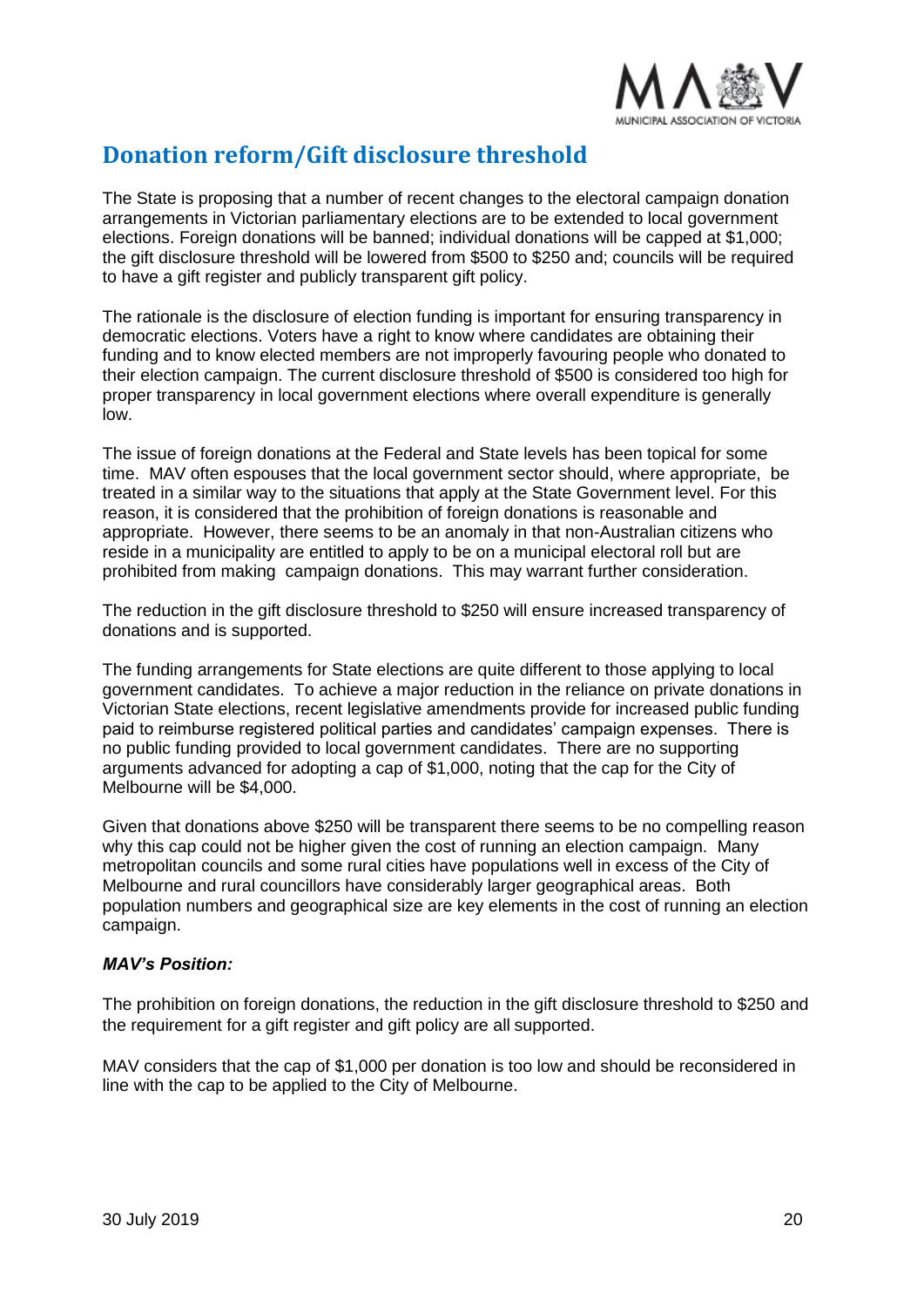

# **Prescribed standards of conduct**

The Bill will no longer include the Councillor Conduct Principles. Each council will be required to adopt a councillor code of conduct that includes the standards of conduct prescribed in regulations. The standards will define specific acts and omissions of behaviour that apply to all councillors in all councils. Councils will have discretion to include additional material in their codes – but not material that relates to the standards of conduct.

The State's rationale is that an examination of the existing codes has highlighted areas of concern with a lack of consistent standards to which councillors can be held accountable. Many codes contain matters that are internal procedures with limited connection to standards of behaviour. The standards will be clearly defined and apply universally to councillors.

There are standards of conduct prescribed in regulation in other Australian jurisdictions. The proposal enables a council to include additional material in its code in addition to the matters prescribed in regulation but not material that deals with standards of conduct. Consistency in the standards prescribed for councillor behaviour across the sector is welcomed. This will enable standards of behaviour to be covered more fully as part of the mandatory candidate training. These arrangements will also provide further clarity on the types of matters that may be referred to the Internal Arbitration process.

The MAV welcomes a regulated model of Councillor Conduct Principles.

#### *MAV's Position*

The proposal is supported in principle subject to further consultation with the sector on the detailed standards of conduct to be prescribed in regulation.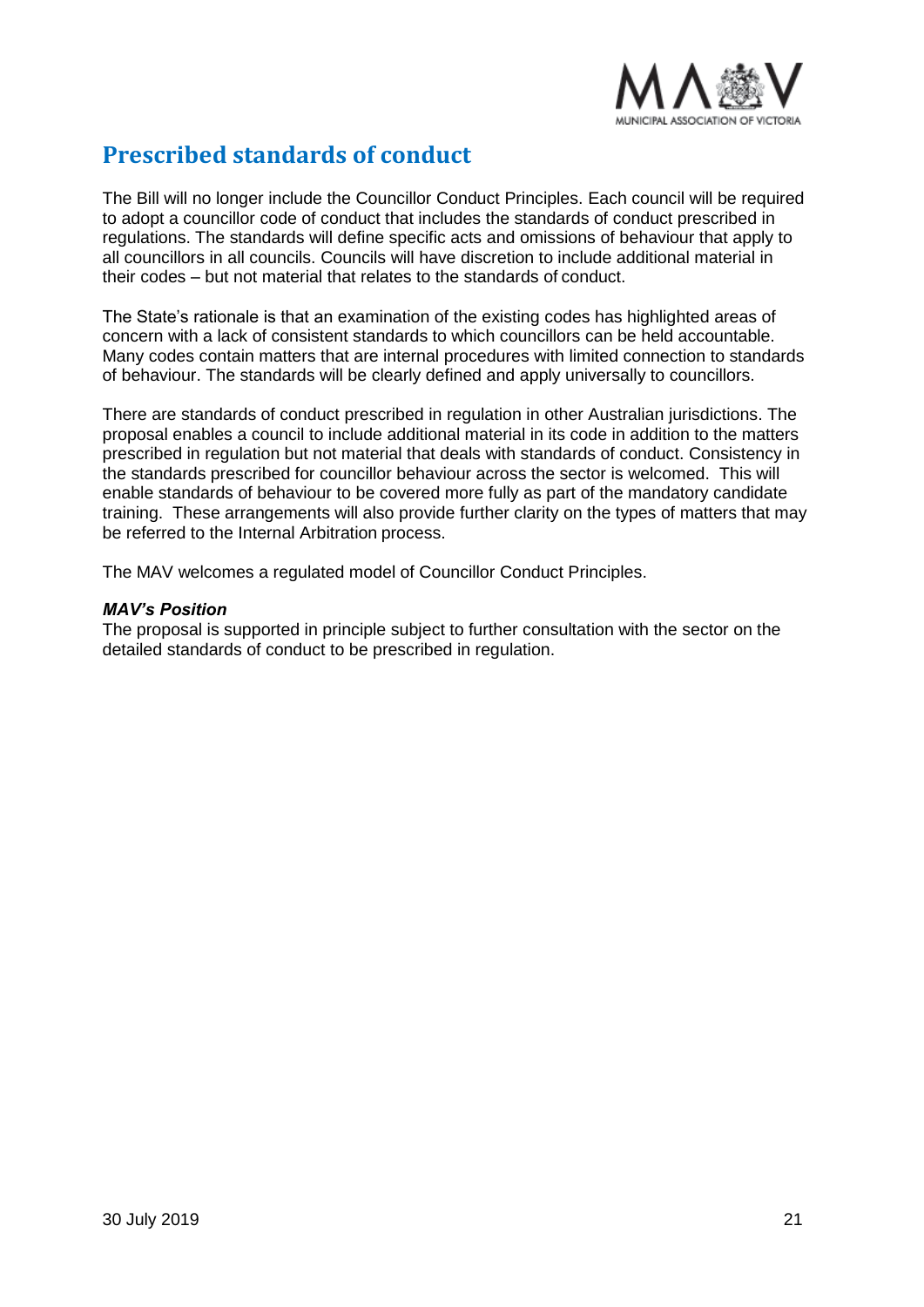

# **Internal Arbitration process**

Under the State's proposal the arbitration process will become a legislated process managed by the Principal Councillor Conduct Registrar rather than requiring each council to develop and adopt its own process. An application for an Internal Arbitration Process must be made within 3 months of the alleged breach occurring. An application must be made to the Principal Councillor Conduct Registrar (PCCR).

The internal resolution procedures were introduced in 2016 to enable councils to deal with low-level misconduct locally and to resolve matters more quickly than resorting to Councillor Conduct Panels. The current Act provides for internal resolution procedures to deal with interpersonal disputes as well as allegations of misbehaviour. The State contends that interpersonal disputes between councillors do not require legislative resolution and that the current arrangements for councils to deal with the findings of an arbitrator can be problematic.

The exposure draft for the 2018 Bill proposed to retain the existing provisions relating to the internal resolution procedure. In its submission on the exposure draft, MAV flagged members concerns with the operation of the internal resolution procedure. MAV's position was that LGV should undertake sector-wide consultation on the councillor conduct framework and the operation of the internal resolution procedure. While we are disappointed that this did not happen, the proposal is considered to be an improvement on the existing legislative provisions.

The proposal removes matters relating to disputes between councillors from the internal arbitration process. Disputes between councillors will be expected to be resolved by mediation and counselling. MAV agrees that the arbitration process is not an appropriate forum to resolve disputes between councillors.

The proposal involves an application being made to the PCCR in accordance with the process prescribed in regulations (still to be developed). The PCCR will determine whether there is sufficient evidence to support an application for misconduct. This will align the application process for the Internal Arbitration Process with the Councillor Conduct Panel process. Instead of the council considering the findings of an arbiter and deciding on any penalties to apply to a councillor, the arbiter will now apply any penalties deemed appropriate. The penalties that can be applied are similar to those that can currently be imposed by a council. The vetting of internal resolution procedure applications by the PCCR is supported because it introduces an impartial assessment of evidence into the process. MAV supports the proposition that the arbiter makes a finding on an application and then determines any penalties that should apply taking the application of penalties out of the hands of the council.

The proposed regulations should be subject to consultation with the sector.

### *MAV's Position*

The proposal is supported in principle subject to further consultation with the sector on the content of the regulations.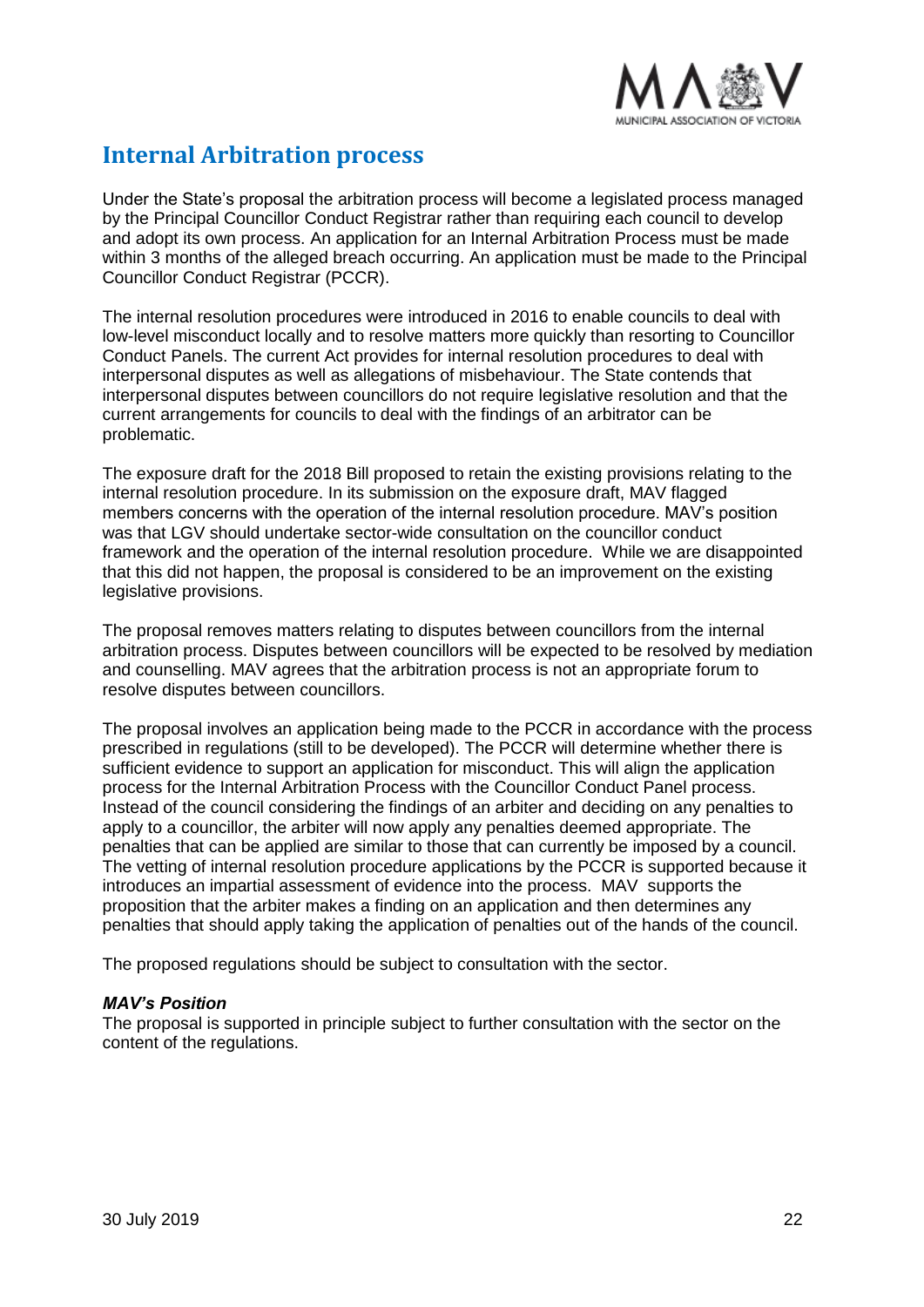

# **Repeated serious misconduct disqualification**

Councillor Conduct Panels hear allegations of serious misconduct against councillors. Serious misconduct can relate to bullying, conflicts of interest, improper direction of council staff, disclosing confidential information, sexual harassment, or failing to comply with an arbitration process. The State is proposing that if a panel makes a finding of serious misconduct against a councillor twice within 8 years, that councillor will be automatically disqualified. A disqualified councillor will be ineligible to contest another council election for the next four years.

The State's rationale is that where a councillor acts in ways that seriously inhibits the ability of a council to function effectively or repeatedly acts in ways that are unacceptable in public office, it is in the interests of the community that a person who acts this way be removed from office. It is contended that the existing mechanisms that depend on a decision in VCAT or a court are inadequate for some situations.

MAV supported retention of the existing provisions in the *Local Government Act 1989* in relation to misconduct and serious misconduct allegations being heard by Councillor Conduct Panels and gross misconduct being heard by VCAT. Where a panel makes a finding of serious misconduct, the finding may be appealed at VCAT. This provides the opportunity for the councillor to have the matter reviewed. Because of the gravity of matters covered by serious misconduct that are heard by Councillor Conduct Panels, it is considered that automatic disqualification for a councillor who is subject to two findings of serious misconduct is warranted.

### *MAV's Position*

That the proposal is supported.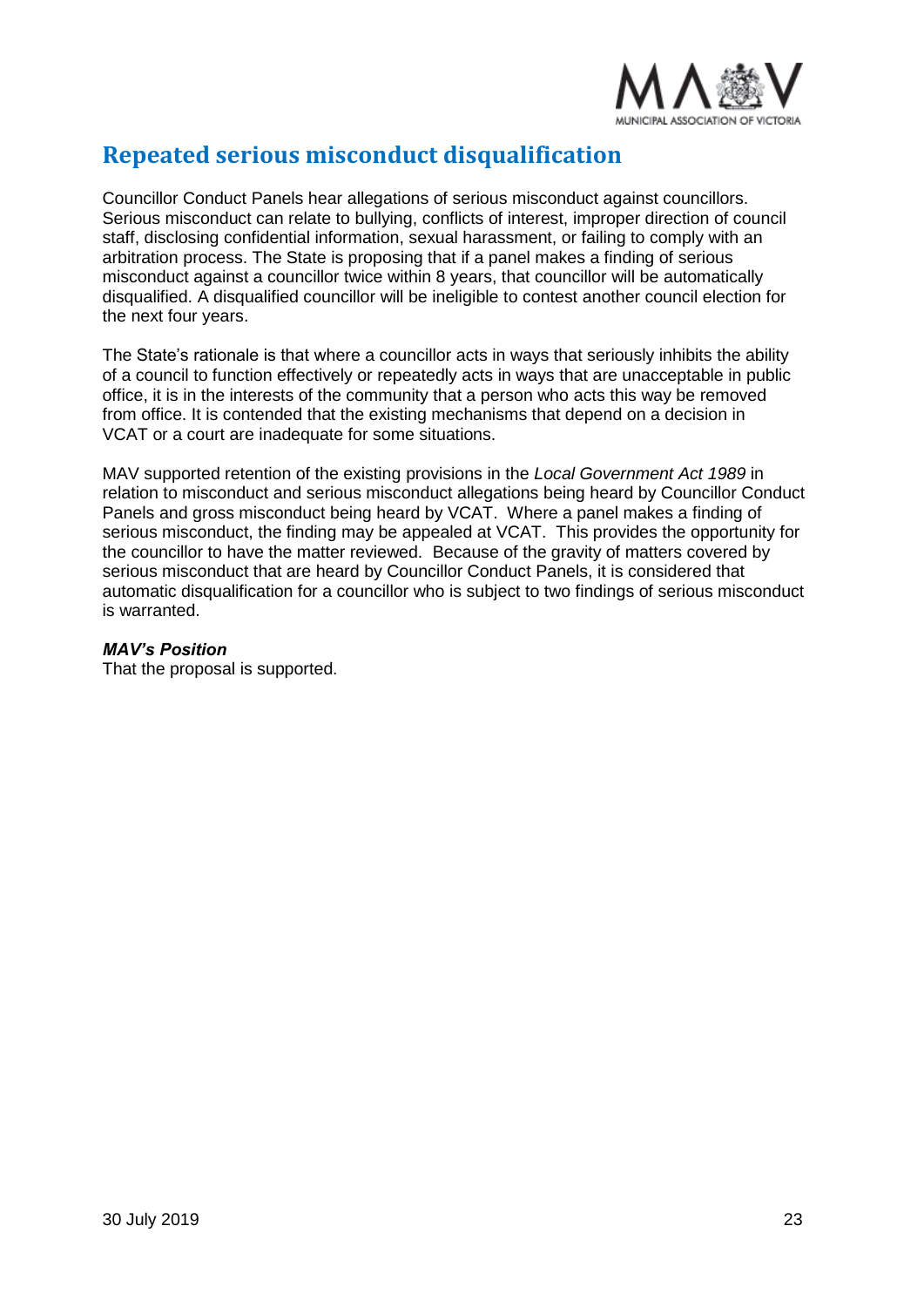

# **Rates and charges**

It is proposed to retain the existing rating provisions in the *Local Government Act 1989* in the new Bill for the time being. New rating provisions are proposed to be enacted after the Victorian Local Government Rating System Review has been completed in March 2020.

It is reasonable and appropriate to await the outcome of the Rating System Review to inform changes to the rating provisions.

In relation to rating exemptions in the exposure draft, MAV expressed its disappointment with the missed opportunity to fully engage the sector in the review of the rating provisions. It requested that further consultation be undertaken with the sector on the rating provisions, including rate exempt land used for commercial purposes and operating electronic gaming machines as well as land used for solar farms, desalination plants, etc. We are disappointed that this did not happen.

In relation to the Fair Go Rates System, MAV indicated that the sector remains strongly opposed to the Fair Go Rates System and that reconsideration of the arrangements is sought together with a review and streamlining of the application process for a variation to the cap.

In relation to a municipal charge, MAV supported retention of the provisions in the *Local Government Act 1989* in the absence of any policy base for limiting the municipal charge to 10 per cent of total revenue from rates and charges.

In relation to service charges, MAV has advocated that the proposed changes that appeared in the *Local Government Bill 2018* should not proceed as they threaten council's ability to sensibly and reasonably manage costs, including waste management costs.

The sector will make submissions to the Rating System Review.

### *MAV's Position*

The State Government is requested to undertake detailed consultation with the sector on the outcomes of the Rating System Review together with a broader Local Government Funding Review as part of the development of amending legislation.